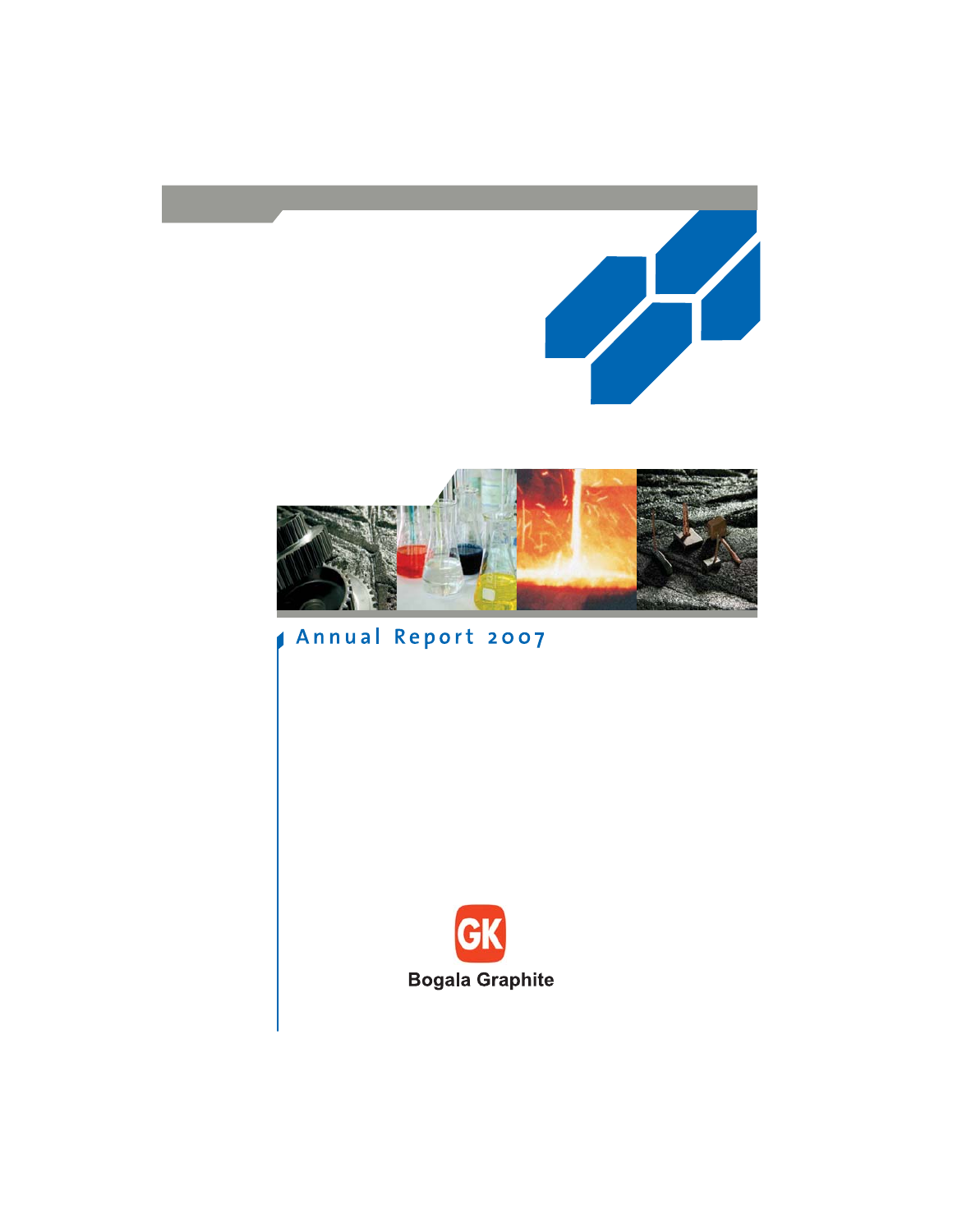# **Contents**

| 1             |
|---------------|
| $\mathcal{P}$ |
| 3             |
| 5             |
| 6             |
| 7             |
| 8             |
| 9             |
| 10            |
| 29            |
| 30            |
| 31            |
| 32            |
| 33            |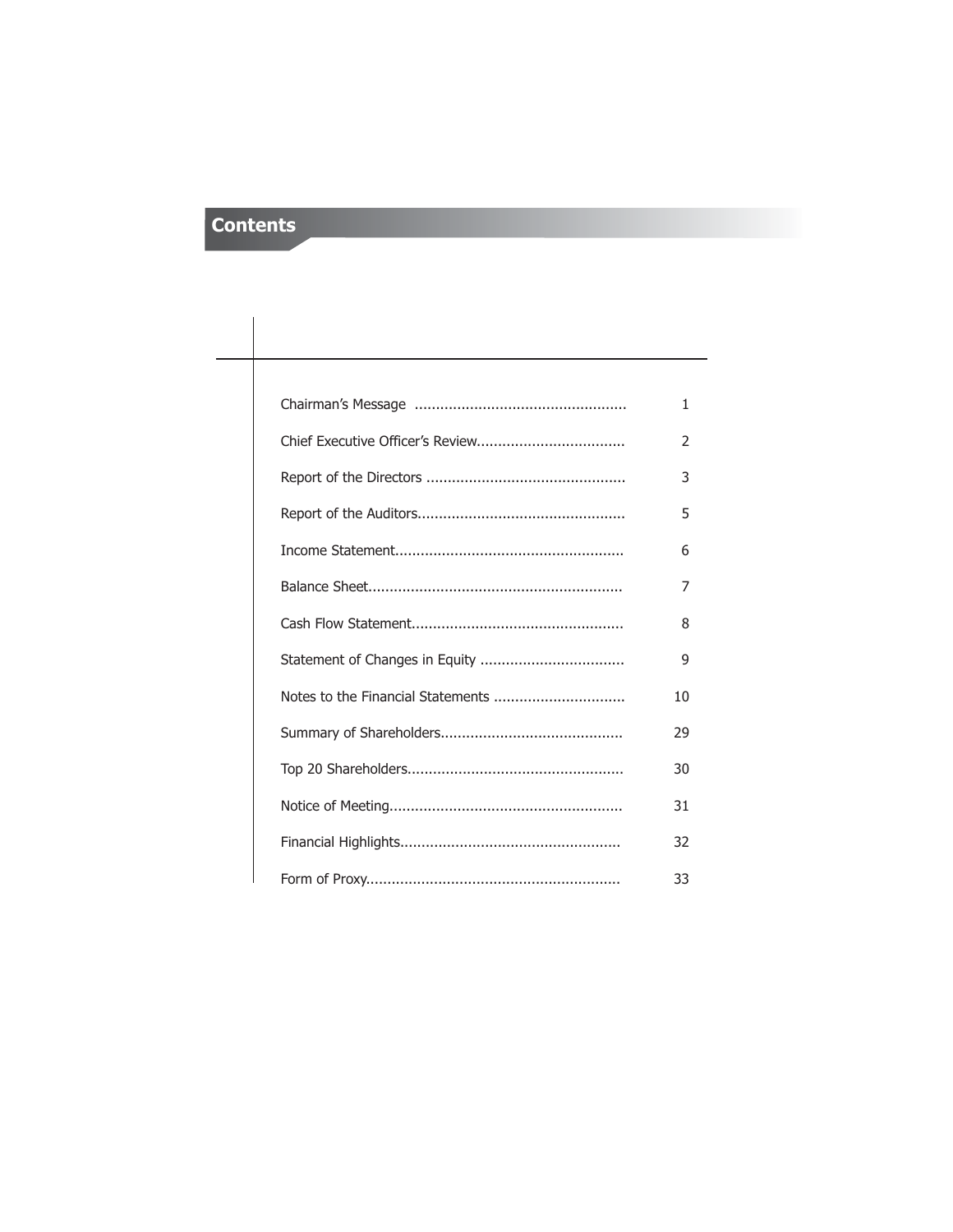## **Chairman's Message**

One of the significant events that happened during the period under review was the enactment of the new companies act which came in to force in May 2007.

In compliance with the provisions of the new act having sort legal advice we held an extraordinary general meeting despite the fact we improves our performance year on year for the last 4 years . Revenue increased from 297.6 million to 403 million during the year under review. Profit before interest and tax improved from 45 million to 72 million and profit after tax improved from 22.5 million to 34.5 million.

The new Plant at Bogala is now fully operational and we should see better quality products coming out of our mines which should enhance our marketing capability in to the future.

Your management is taking very positive steps to enter in to new markets, particularly in the Asian region. I'm confident that the steps taken will bear fruit in the near future.

Management would continue to focus on productivity in all areas of activity enabling the company to maintain costs within reasonable limits.

Your board remains confident tat the company should grow in the future with greater momentum provided no un-foreseen event occurs which could impact on the companies performance.

My colleague Sydney Jayasinghe who was Deputy Chairman and CEO since privatization resigned his Executive position on the 31<sup>\*</sup> of December 2007 he will continue to serve on the Board as a Non Executive Director. Sydney made a tremendous contribution in making Bogala grow from strength to strength under his stewardship. On behalf of all stake holders I wish to place on record our sincere appreciation for the immense contribution made by Sydney .

Your Board resolved to appoint Amila Jayasinghe the current Executive Director as M/D and CEO of the company .I'm confident under Amila's Stewardship the company will continue to Prosper.

I wish take this opportunity to thank my colleagues on the Board for their wise counsel and support, also our employees ,bankers ,share holders, and valued business partners for the confidence they continue to place in Management of the Company

Vijaya Malalasekera Chairman 13<sup>th</sup> February 2007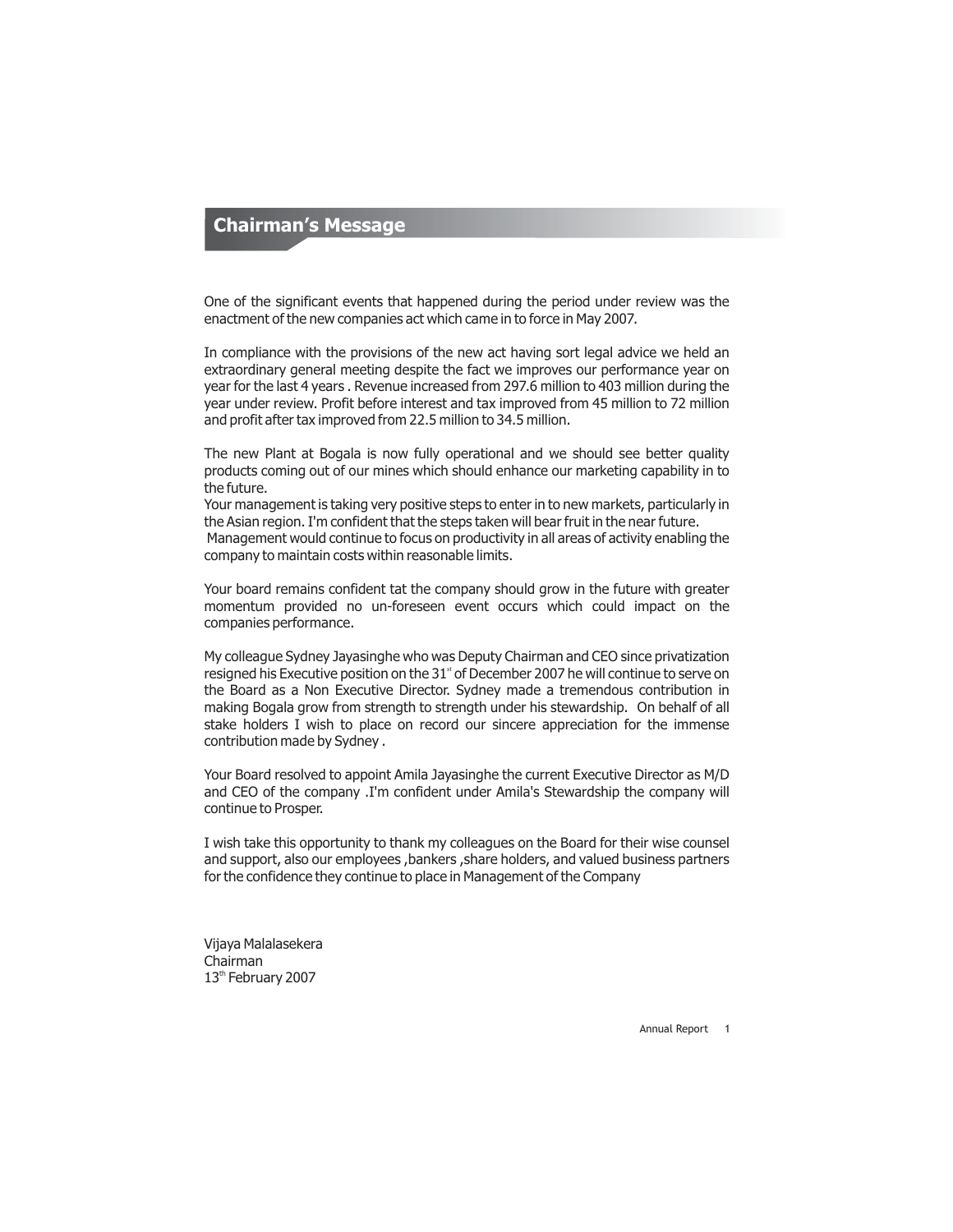## **Chief Executive Officer's Review**

The last six years. The emphasis laid on the development of the mine, product range and human resources during this period is clearly evident from the current performance.

A major phase of development was completed during the year under review, with the relocation of the facility for the production of high value classified graphite powders becoming fully operational. The complete product range capacity of this processing facility is now being utilised for the production of classified graphite powders to the stringent quality standards and specifications demanded by international buyers.

The annual turnover increased by a remarkable 35.4% to reach Rs 403 million in the present year although quantity sold was 5178 metric tons, an increase of a mere 101 metric tons, revealing the effect of the introduction of the value added product range. A similar trend is shown in profits as well which increased by 60% and 53.3%, before and after tax respectively, in comparison with 2006. The run of mine, which is the total quantity of graphite extracted from the mine, was 6,450 metric tons.

The ready cooperation and the guidance offered by my Chairman and the Board of Directors are gratefully acknowledged. The assistance of our business partners and bankers too is acknowledged with thanks.

The parent company Graphit Kropfmuhl AG of Germany was always at hand to offer its assistance. Our employees work as a team with dedication and commitment and their might is the key to our achievements. I am indeed thankful to all of them for their valued contribution.

Amila Jayasinghe Managing Director / Chief Executive Officer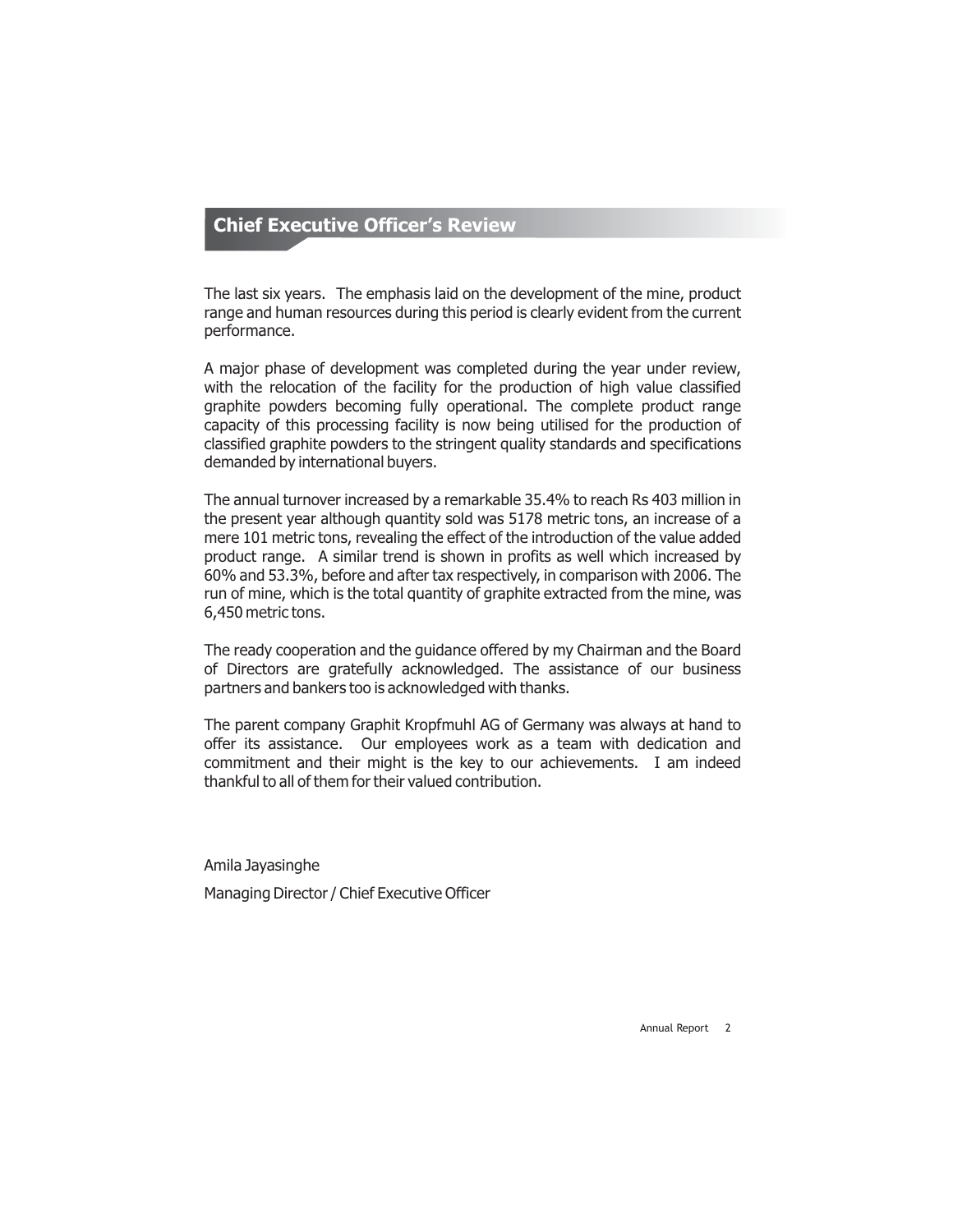## **Report of the Directors**

#### **ANNUAL REPORT ON THE AFFAIRS OF THE COMPANY**

The Directors are pleased to present to the members the annual report on the affairs of the Company together with the audited financial statements of the Company for the year ended 31 $^{\text{\tiny th}}$  December 2007.

### **Accounts**

The financial position of the Company is shown in the financial statements annexed hereto.

#### **State of the Company's Affairs**

The state of the Company's affairs is described in the Chairman's Review and the Report of the Chief Executive Officer.

#### **Corporate Governance**

Corporate Governance is the responsibility of the Board of Directors. The Board of Directors establishes strategic aims and formulates policy guidelines in order to direct business activities for enhancing shareholder value and for this purpose they are guided by the code of best practice on Corporate Governance issued by the Institute of Chartered Accountants of Sri Lanka.

The main responsibilities of the Board of Directors are as follows.

- Setting the company's strategic directions.
- Ensuring that sound a sound and effective internal control system in place and that all statutory obligations are met.
- Identifying and managing business risks
- Succession Planning includes appointment and training of Senior Management

The Board met on four occasions during the year. The Board reviews and approves Operational and Capital Budgets and monitors performance of the company against the budget. Interalia amongst other business matters requiring Board approval.

The Audit Committee met on four occasions during the financial year ending  $31<sup>st</sup>$  December 2007 and proceedings of the Audit Committee meetings are reported to the Board.

- The Audit Committee reviews all accounts of the company and recommends same to the Board for approval and publication.
- . The committee held meetings with the external auditors to review the scope of the audit and the preparation of the Annual Report to ensure the reliability of the process, consistency of the Accounting policies and methods and compliance with Sri Lanka Accounting Standards and also recommend the reappointment and remuneration of the External Auditors.
- The Audit Committee regularly monitors the effectiveness of the Internal & Financial Control procedures by means of reports from sectional heads on instances of non compliance.
- The Audit Committee regularly monitors the timely payments of all statutory obligations.

#### **Dividends**

The Directors do not recommend the payment of a dividend for the year ended 31<sup>st</sup> December 2007 due to the financial position of the Company.

#### **Directors**

The Directors of the Company as at  $31<sup>*</sup>$  December 2007 were:

Mr. V. P. Malalasekera Mr. M. Ebeling (Mr. Achim Carstanjen) alternate to Mr. M. Ebeling Mr. J. C. P. Jayasinghe Mr. C. Cooper Mr. N. A. De Mel Mr. A. P. Jayasinghe Mr. G. M. Popescu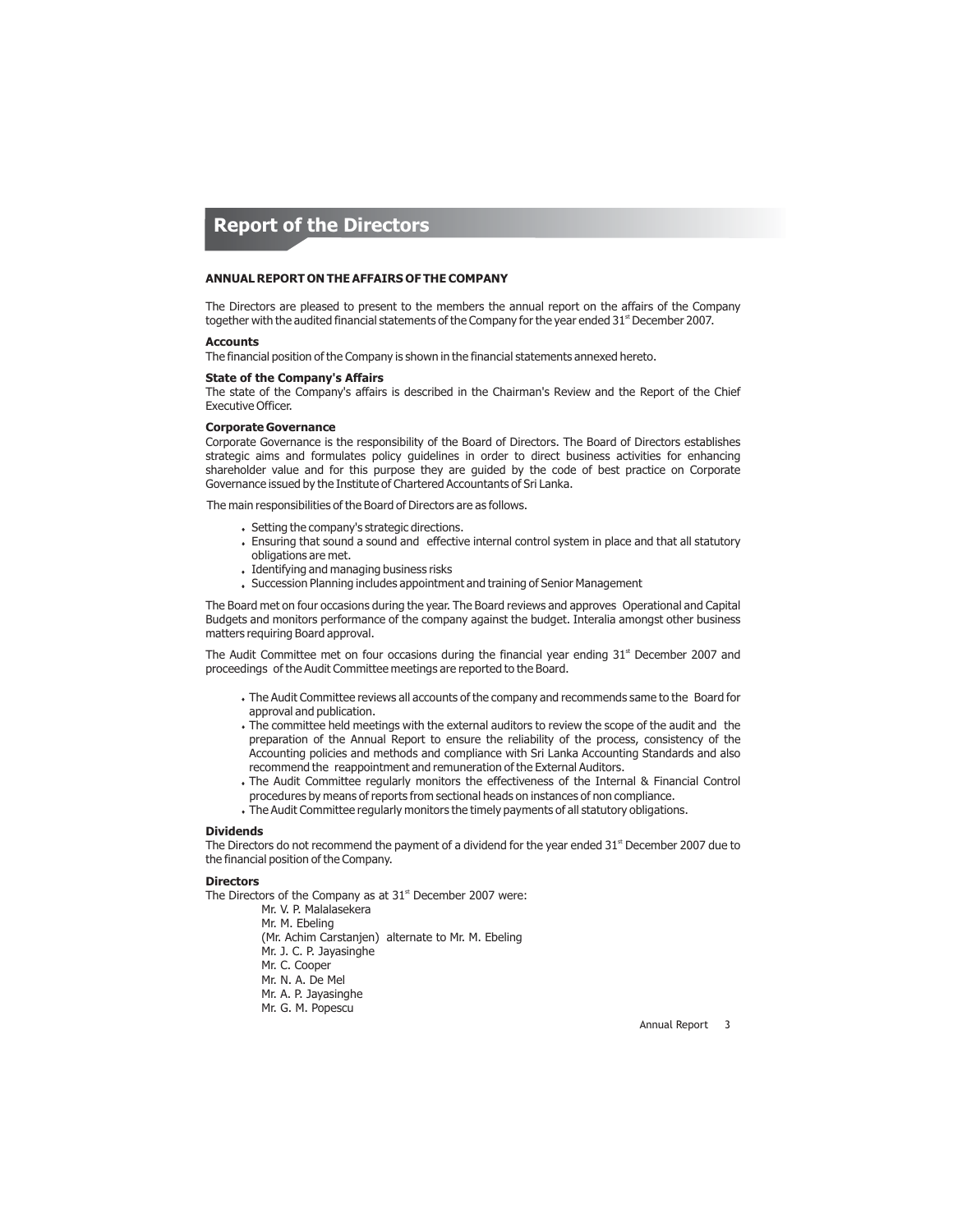## **Report of the Directors**

In terms of Article 98 of the Articles of Association of the Company, the Director who has been in office for the longest period retires from the Board of Directors by rotation at the end of the Annual General Meeting and is eligible for re-election at such meeting. Accordingly, Mr. M.Ebeling retires and is proposed for reelection as a Director at the forthcoming Annual General Meeting.

### **Principal Activity**

The principal activity of the Company is the extraction, processing and sale of graphite.

### **Directors Interest in Contracts**

The Directors of the Company were not directly or indirectly interested in any contracts/proposed contracts with the Company during the year ended  $31<sup>st</sup>$  December 2007 except as stated in note 21 to the financial statements.

#### **Directors Remuneration**

The Directors Emoluments & Fees are for year 2007 are stated below.

| a) | Directors are Emoluments |    | Rs 1,946,048.00 |
|----|--------------------------|----|-----------------|
| b) | Directors Fees           | Rs | 270,000.00      |

#### **Entries in the Interest Register**

Mr Martin Ebeling is also a Director of Graphit Kropmuhl AG who owes 87.5% of the share holdings of Bogala Graphite Lanka PLC and had trading transactions as disclosed in note 21.1 of the Financial statements of the company.

### **Directors' Shareholding**

As at  $31<sup>*</sup>$  December 2007 none of the Directors held any shares in the Company.

#### **Donations**

During the year the Company made donations to charities amounting to Rs.214,028/-

### **Appointment of Auditors**

Messrs. Ernst & Young, Chartered Accountants, have expressed their willingness to continue in office until the next Annual General Meeting at a remuneration to be agreed with them.

#### **Auditors Remuneration**

The Companys' Auditors during the period under review were Messrs Ernst & Young Chartered **Accountants** 

As Audit fees and expenses Rs 474,480/- and as fees and expenses for other services Rs 214,990/ were made. Other services consisted of tax related work.

As far as the Directors are aware the Auditors do not have any relationship with the company other than those disclosed above. Auditors also do not have any interest in the company.

#### **Public Shareholding**

| Number of shares held by Public | 4,629,628 |
|---------------------------------|-----------|
| Percentage                      | 11.65%    |

By Order of the Board CORPORATE SERVICES LIMITED **Secretaries** BOGALA GRAPHITE LANKA PLC

Colombo, on this 7<sup>th</sup> day of March 2008.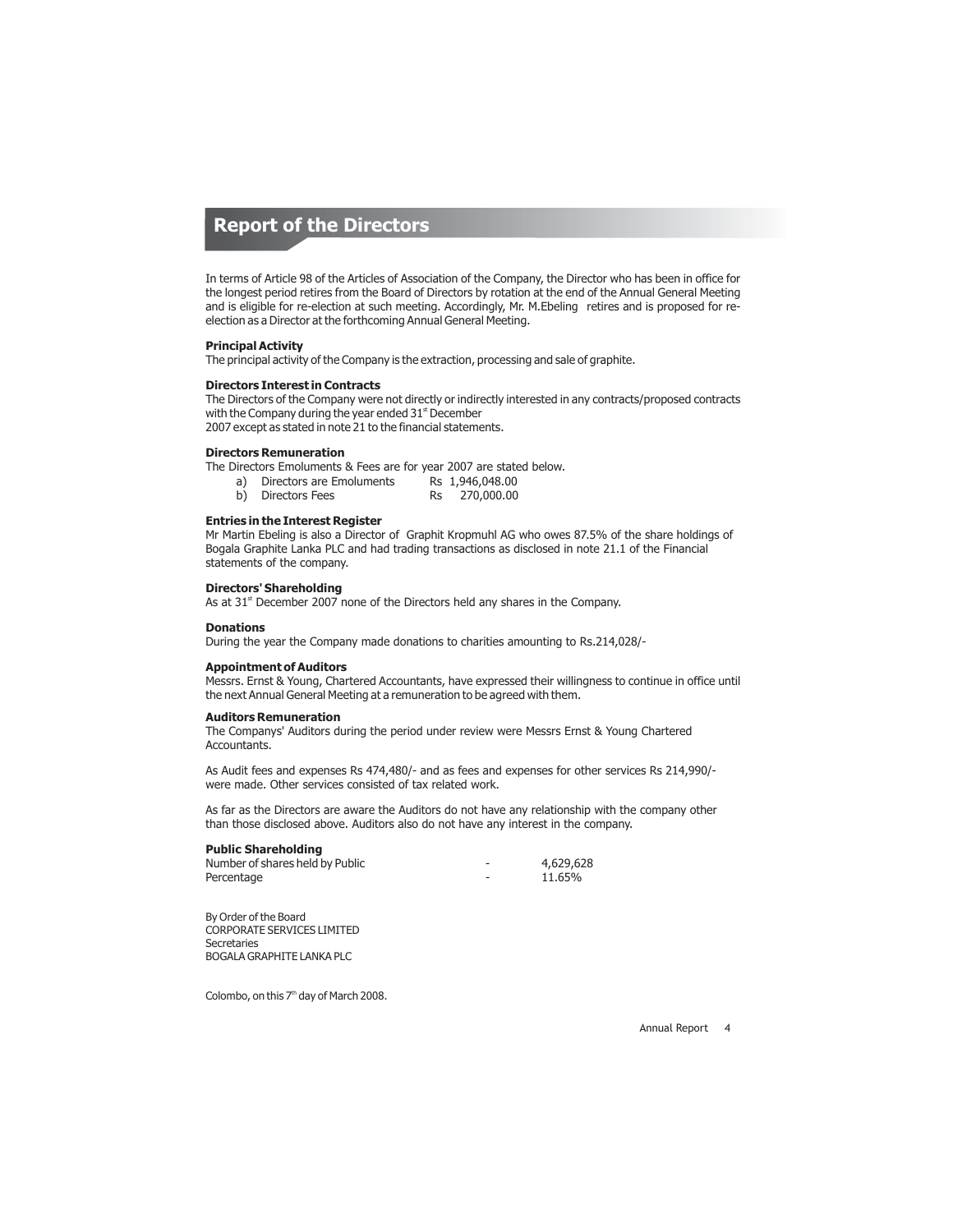## **ERNST&YOUNG**

#### Chartered Accountants 201 De Saram Place P.O. Box 101<br>Colombo 10 Sri Lanka

**# Telephone** : {0} 11 2463090<br>Fax Gen : {0} 11 2697369<br>Tax : {0} 11 5578180 E-Mail : cysl@lk.cy.com

### **INDEPENDENT AUDITOR'S REPORT TO THE SHAREHOLDERS OF BOGALA GRAPHITE LANKA PLC**

#### **Report on the Financial Statements**

We have audited the accompanying financial statements of Bogala Graphite Lanka PLC, which comprise the balance sheet as at December 31, 2007, and the income statement, statement of changes in equity and cash flow statement for the year then ended, and a summary of significant accounting policies and other explanatory notes.

### **Management's Responsibility for the Financial Statements**

Management is responsible for the preparation and fair presentation of these financial statements in accordance with Sri Lanka Accounting Standards. This responsibility includes: designing, implementing and maintaining internal control relevant to the preparation and fair presentation of financial statements that are free from material misstatement, whether due to fraud or error; selecting and applying appropriate accounting policies; and making accounting estimates that are reasonable in the circumstances.

### **Scope of Audit and Basis of Opinion**

Our responsibility is to express an opinion on these financial statements based on our audit. We conducted our audit in accordance with Sri Lanka Auditing Standards. Those standards require that we plan and perform the audit to obtain reasonable assurance whether the financial statements are free from material misstatement.

An audit includes examining, on a test basis, evidence supporting the amounts and disclosures in the financial statements. An audit also includes assessing the accounting principles used and significant estimates made by management, as well as evaluating the overall financial statement presentation.

We have obtained all the information and explanations which to the best of our knowledge and belief were necessary for the purposes of our audit. We therefore believe that our audit provides a reasonable basis for our opinion.

#### **Opinion**

In our opinion, so far as appears from our examination, the Company maintained proper accounting records for the year ended December 31, 2007 and the financial statements give a true and fair view of the Company's state of affairs as at December 31, 2007 and its profit and cash flows for the year then ended in accordance with Sri Lanka Accounting Standards.

### **Report on Other Legal and Regulatory Requirements**

In our opinion, these financial statements also comply with the requirements of Section 151(2) for Company of the Companies Act No. 07 of 2007.

Colombo 31st February 2008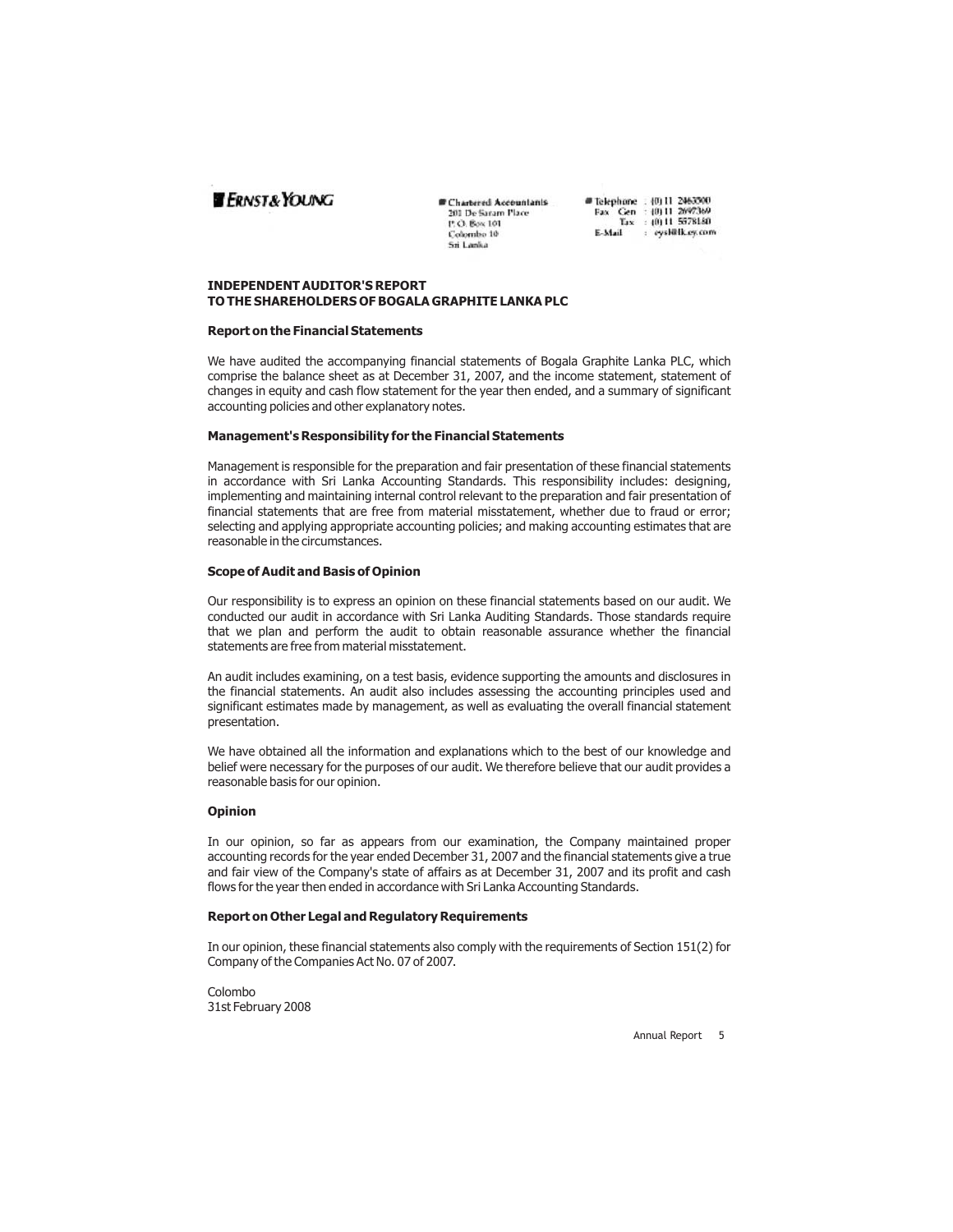## **Income Statement**

Year ended 31 December 2007

|                                         | <b>Note</b> | Year<br><b>Ended</b><br>31.12.2007<br>Rs. | Year<br><b>Ended</b><br>31.12.2006<br>Rs. |
|-----------------------------------------|-------------|-------------------------------------------|-------------------------------------------|
| Revenue                                 | 3           | 403,004,642                               | 297,684,178                               |
| Cost of Sales                           |             | (245, 342, 334)                           | (198, 189, 775)                           |
| <b>Gross Profit</b>                     |             | 157,662,308                               | 99,494,403                                |
| Other Income and Gains                  | 4           | 3,345,771                                 | 4,077,433                                 |
| Selling and Distribution Costs          | 5           | (63, 458, 579)                            | (39,030,342)                              |
| Administrative Expenses                 | 5           | (25, 266, 097)                            | (17, 912, 771)                            |
| <b>Other Operating Expenses</b>         | 5           |                                           | (1,529,102)                               |
| <b>Profit from Operating Activities</b> |             | 72,283,403                                | 45,099,621                                |
| <b>Finance Cost</b>                     | 6           | (34,529,405)                              | (19, 353, 266)                            |
| <b>Profit Before Tax</b>                |             | 37,753,998                                | 25,746,355                                |
| Income Tax Expense                      | 7           | (3,229,052)                               | (2,877,297)                               |
| <b>Profit for the year</b>              |             | 34,524,946                                | 22,869,058                                |
| Basic Earnings Per Share                | 8           | 0.87                                      | 0.58                                      |

The accounting policies and notes on pages 6 through 21 form an integral part of the financial statements.

## Colombo

12 February 2008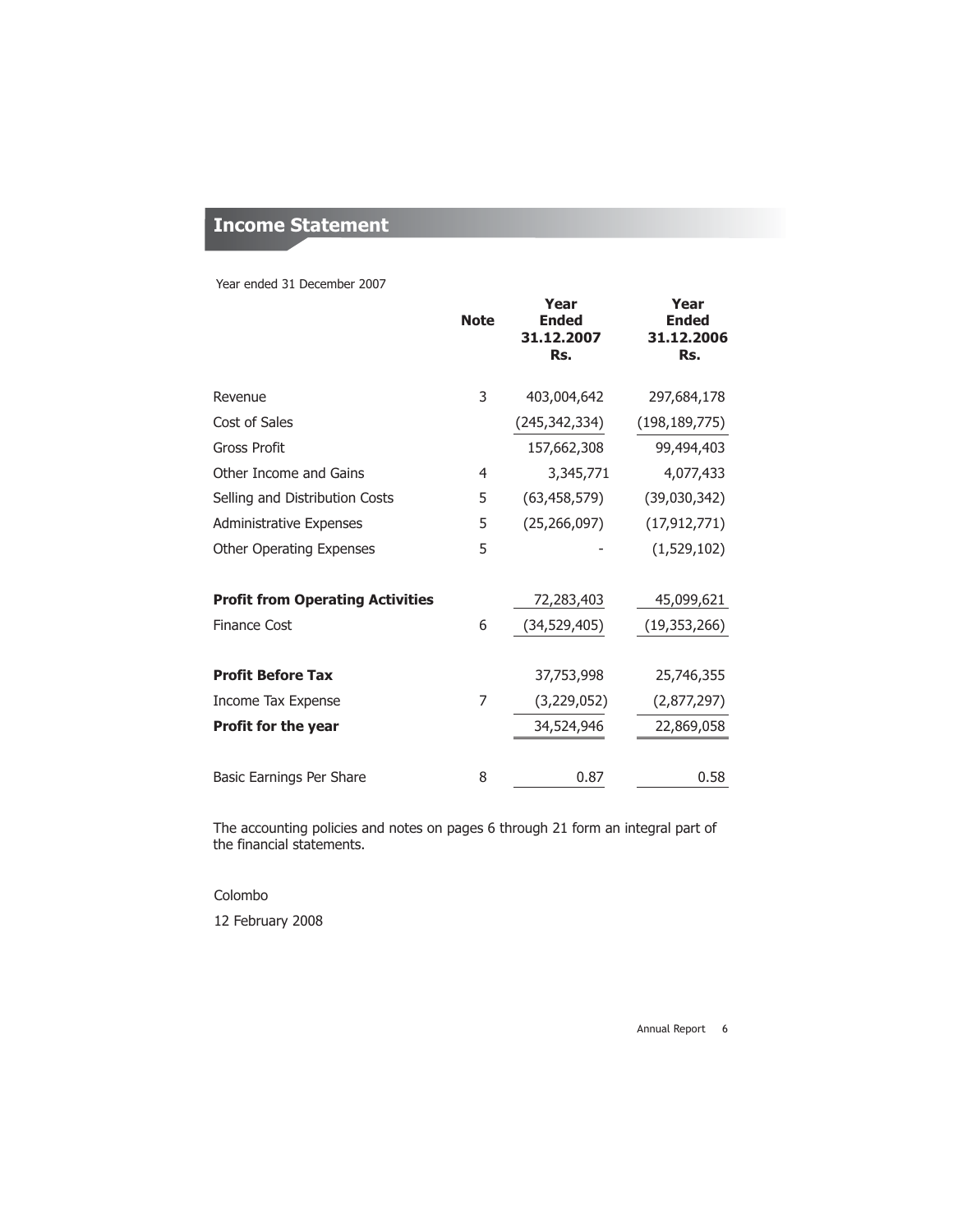## **Balance Sheet**

| As at 31st December 2007                             |                 |                          |                          |
|------------------------------------------------------|-----------------|--------------------------|--------------------------|
|                                                      | <b>Note</b>     | 31.12.2007<br>Rs.        | 31.12.2006<br>Rs.        |
| <b>ASSETS</b>                                        |                 |                          |                          |
| <b>Non-Current Assets</b>                            |                 |                          |                          |
| Property, Plant & Equipment                          | 9               | 270,928,745              | 215,430,050              |
| <b>Exploration Rights</b>                            | 10 <sup>1</sup> | 6,182,500                | 6,182,500                |
| Trade and Other Receivables                          | 12              | 6,850,535                | 6,390,077                |
|                                                      |                 | 283,961,780              | 228,002,627              |
| <b>Current Assets</b>                                |                 |                          |                          |
| Inventories                                          | 11              | 127,799,760              | 82,760,677               |
| Trade and Other Receivables                          | 12              | 49,820,084               | 38,426,269               |
| Cash and Cash Equivalents                            | 13              | 32,515,317               | 16,175,357               |
|                                                      |                 | 210.135.161              | 137.362.303              |
| <b>Total Assets</b>                                  |                 | 494.096.941              | 365,364,930              |
| <b>EQUITY AND LIABILITIES</b>                        |                 |                          |                          |
| <b>Capital and Reserves</b><br><b>Stated Capital</b> | 14              |                          |                          |
| Reserve                                              | 15              | 397,290,000<br>5,718,298 | 397,290,000<br>5,718,298 |
| Retained Earnings / (Losses)                         |                 | (243, 022, 754)          | (277, 547, 700)          |
| <b>Total Equity</b>                                  |                 | 159,985,544              | 125,460,598              |
| Non-Current Liabilities and Deferred Income          |                 |                          |                          |
| Interest Bearing Loans & Borrowings                  | 16              | 25,441,015               | 24,284,924               |
| Provisions and Other Liabilities                     | 17              | 30,292,860               | 28,788,479               |
|                                                      |                 | 55,733,875               | 53,073,403               |
| <b>Current Liabilities</b>                           |                 |                          |                          |
| Trade and Other Payables<br>Income Tax Liabilities   | 18              | 37,976,610               | 16,915,430               |
| Interest Bearing Loans & Borrowings                  | 16              | 1,172,475<br>239,061,037 | 1,864,436<br>167,883,663 |
| <b>Voluntary Retirement Compensation Payable</b>     |                 | 167,400                  | 167,400                  |
|                                                      |                 |                          |                          |
|                                                      |                 | 278,377,522              | 186,830,929              |
| <b>Total Equity and Liabilities</b>                  |                 | 494,096,941              | 365,364,930              |
| Certified by:                                        |                 |                          |                          |

................................... Financial Controller

The Board of Directors are responsible for the preparation and presentation of these Financial Statements. Signed for and on behalf of the Board of Directors by.

Director Director

.......................... ..........................

The accounting policies and notes on pages 6 through 21 form an integral part of the financial statements. Colombo 12 February 2008

Bogala Graphite Lanka Limited Annual Report 7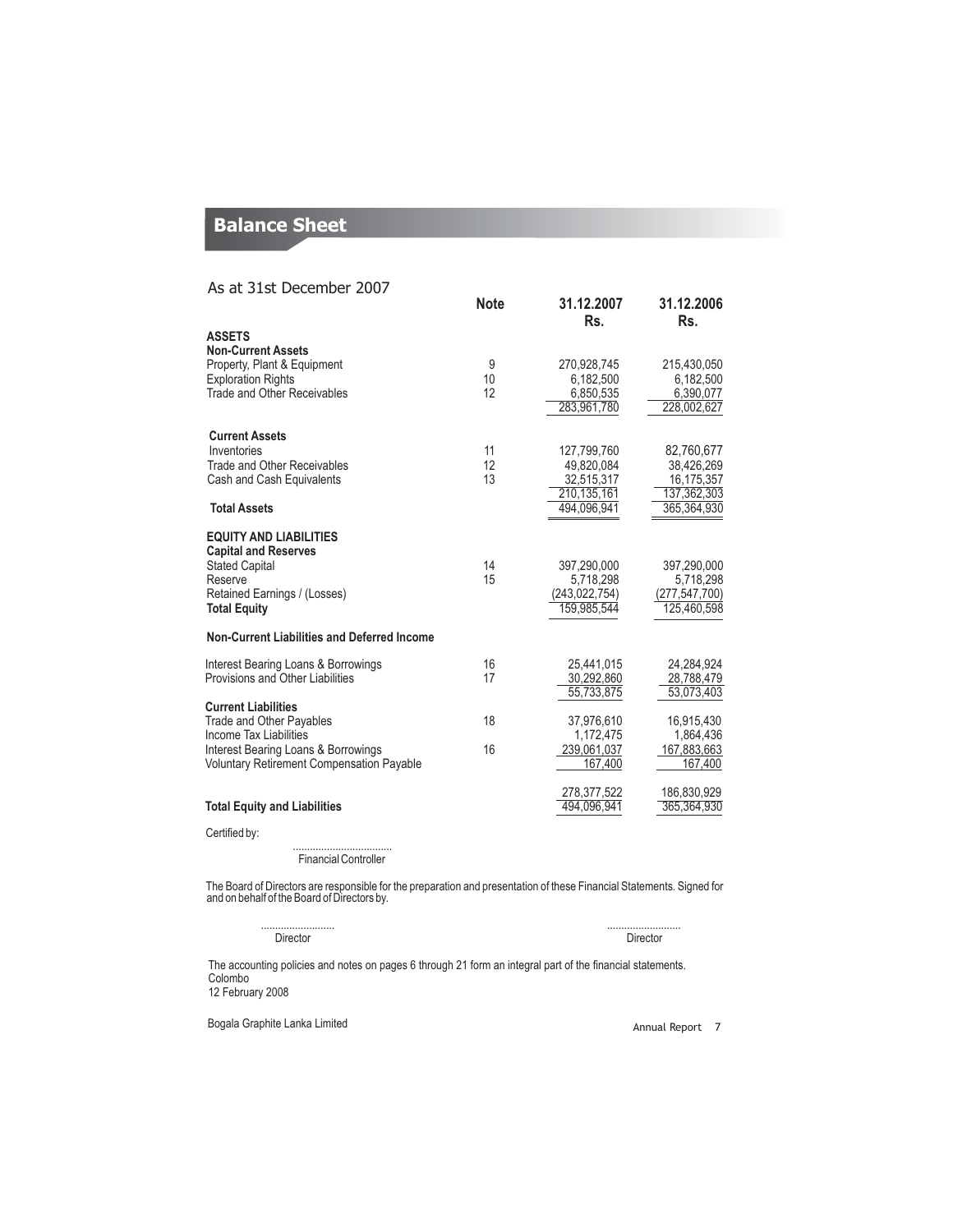# **Cash Flow Statements**

| Year ended 31st December 2007                                 |                |                   |                   |
|---------------------------------------------------------------|----------------|-------------------|-------------------|
|                                                               |                | 31.12.2007<br>Rs. | 31.12.2006<br>Rs. |
| Cash Flows From / (Used in) Operating Activities              |                |                   |                   |
| Net Profit before Tax                                         |                | 37,753,998        | 25,746,355        |
| <b>Adjustments for</b>                                        |                |                   |                   |
| Depreciation                                                  | 9              | 31,941,817        | 25,258,217        |
| Foreign Currency (Gains)/Losses                               | $\overline{4}$ | (2,507,440)       | 97,800            |
| Income from Investments                                       | 4              | (2,625,149)       | (1,756,053)       |
| Profit on sales of Property, Plant & Equipment                | 9              | (1,364,348)       | (1, 284, 503)     |
| Write back of Creditors                                       | $\overline{a}$ |                   | (7,205)           |
| <b>Finance Cost</b>                                           | 6              | 34,529,405        | 19,353,266        |
| Provision for Defined Benefit Plan                            | 17             | 3,897,784         | 3,067,209         |
| <b>Operating Profit/(Loss) before Working Capital Changes</b> |                | 101,626,067       | 70,475,086        |
| (Increase)/Decrease in Inventories                            |                | (45,039,083)      | 191,795           |
| (Increase)/Decrease in Trade and Other Receivables            |                | (11, 854, 273)    | 7,013,238         |
| Increase /(Decrease) in Trade and Other Payables              |                | 21,061,180        | 8,735,912         |
| <b>Cash Generated from Operations</b>                         |                | 65,793,891        | 86,416,031        |
|                                                               |                |                   |                   |
| Finance Cost paid                                             |                | (34, 529, 405)    | (19, 353, 266)    |
| Defined Benefit Plan Costs paid                               | 17             | (2,393,403)       | (1,385,430)       |
| Income tax paid                                               |                | (3,921,012)       | (6,048,286)       |
| Net Cash From/(Used in) Operating Activities                  |                | 24,950,071        | 59,629,049        |
|                                                               |                |                   |                   |
| Cash Flows from / (Used in) Investing Activities              |                |                   |                   |
| Acquisition of Property, Plant & Equipment                    | 9              | (87, 440, 511)    | (74, 901, 949)    |
| Proceeds from Sale of Property, Plant & Equipment             |                | 1,364,348         | 3,043,478         |
| Interest Received                                             |                | 2,625,149         | 1,756,053         |
| Net Cash Flows Used in Investing Activities                   |                | (83, 451, 014)    | (70, 102, 418)    |
|                                                               |                |                   |                   |
| <b>Cash Flows from/(Used in) Financing Activities</b>         |                |                   |                   |
| Proceeds from Interest Bearing Loans and Borrowings           |                | 23,000,626        |                   |
| Repayment of Interest Bearing Loans & Borrowings              | 16             | (2,939,245)       | (2,628,236)       |
| Principal Payment under Finance Lease Liabilities             |                | (103, 457)        |                   |
| Net Cash Flows from/(Used in) Financing Activities            |                | 19,957,924        | (2,628,236)       |
| Effect of Exchange Rate Changes on Cash and Cash Equivalents  |                | 97,800            | (97, 800)         |
| Net Increase/(Decrease) in Cash and Cash Equivalents          |                | (38, 445, 219)    | (13, 199, 405)    |
| Cash and Cash Equivalents at the beginning of the year        | 13             | (148, 764, 682)   | (135, 565, 277)   |
| Cash and Cash Equivalents at the end of the year              | 13             | (184, 800, 261)   | (148, 764, 682)   |

The Accounting Policies and Notes on pages 6 to 21 form an integral part of the Financial Statements.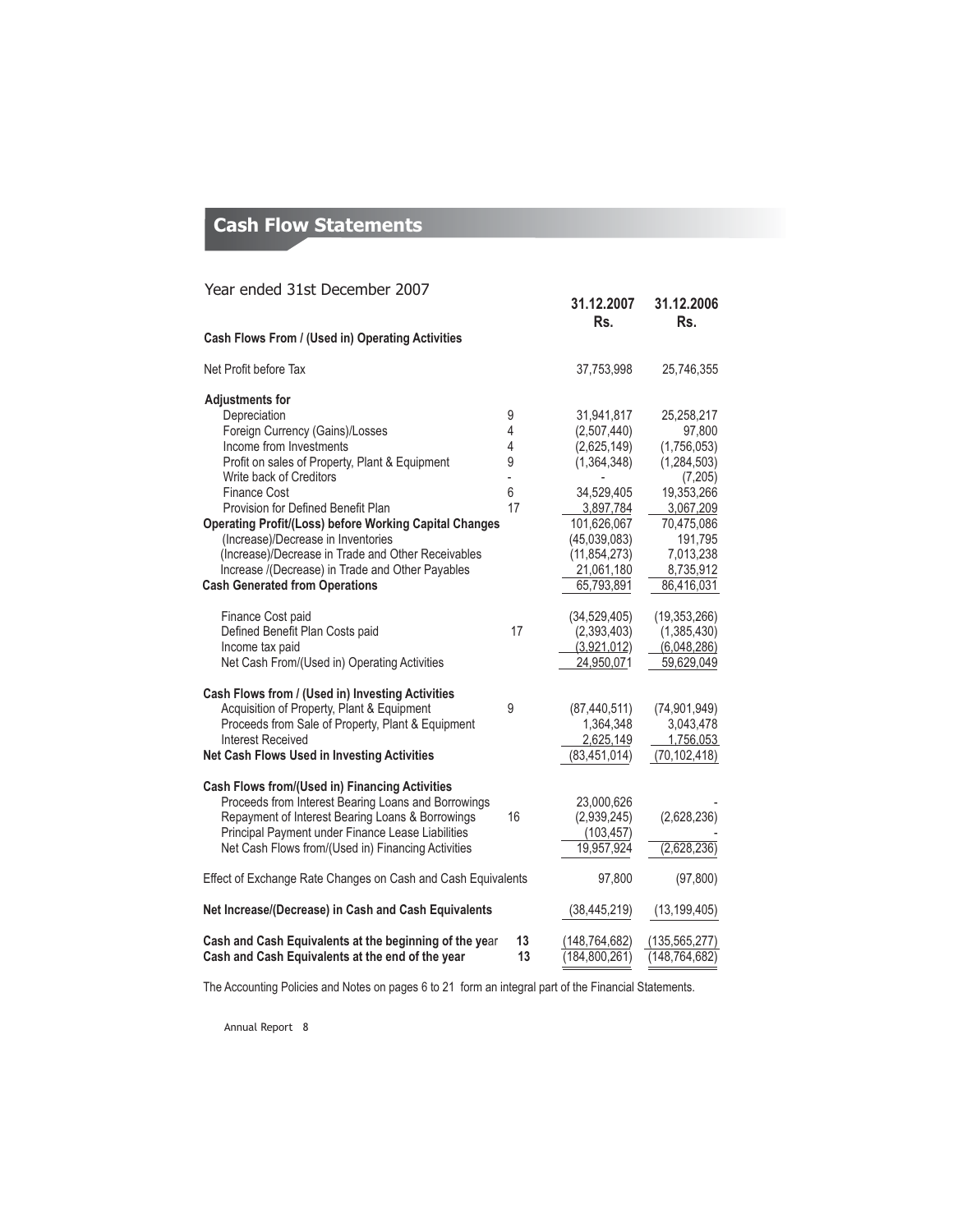# **Statement Of Changes In Equity**

## Year ended 31st December 2007

|                                | <b>Stated</b><br>Capital<br>Rs. | <b>Revaluation</b><br><b>Reserve</b><br>Rs. | <b>Retained</b><br>Earnings/(Losses)<br>Rs. | Total<br>Equity<br>Rs. |
|--------------------------------|---------------------------------|---------------------------------------------|---------------------------------------------|------------------------|
| Balance as at 31 December 2005 | 397.290.000                     | 5.718.298                                   | (300, 416, 758)                             | 102.591.540            |
| Net Profit for the Year        |                                 |                                             | 22.869.058                                  | 22.869.058             |
| Balance as at 31 December 2006 | 397.290.000                     | 5.718.298                                   | (277, 547, 700)                             | 125.460.598            |
| Net Profit for the Year        |                                 |                                             | 34.524.946                                  | 34.524.946             |
| Balance as at 31 December 2007 | 397,290,000                     | 5.718.298                                   | (243, 022, 754)                             | 159,985,544            |

The Accounting Policies and Notes on pages 6 to 21 form an integral part of these Financial Statements.

## Colombo

.

12th February, 2008

Bogala Graphite Lanka Limited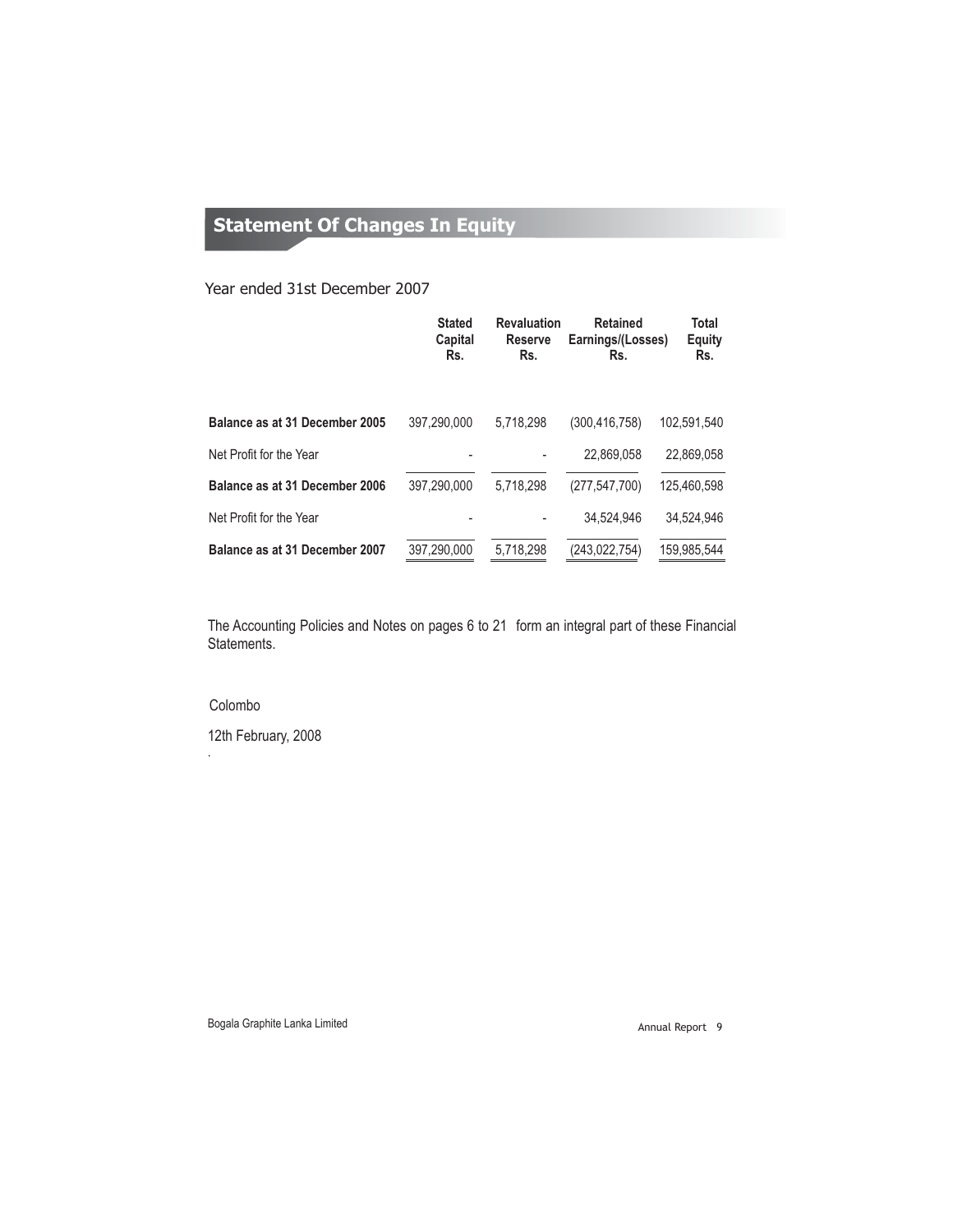### Year ended 31 December 2007

### **1. CORPORATE INFORMATION**

### **1.1 General**

Bogala Graphite Lanka PLC ("Company") is a limited liability Company incorporated and domiciled in Sri Lanka. The registered office of the Company is located at 210, De Saram Place, Colombo 10 and the principal place of business is situated at Bogala Mine in Aruggammana.

#### **1.2 Principal Activities and Nature of Operations**

During the year, the principal activities of the Company were mining, separation, refining, treating, processing and preparation and sale of graphite.

### **1.3 Parent Entity and Ultimate Parent Entity**

The Company's parent entity is Graphit Kropmuhl AG of Germany.

### **1.4 Date of Authorization for Issue**

The Financial Statements of Bogala Graphite Lanka PLC for the year ended 31 December 2007 were authorized for issue in accordance with a resolution of the board of directors on 12 February 2008.

#### **1.5 Number of Employees**

Number of employees at the end of the year was 401 (2006 - 370).

**2.0.**

### **2.1 BASIS OF PREPARATION**

The preparation and presentation of these Financial Statements is in compliance with the requirements of the Companies Act No. 07 of 2007.

The Financial Statements have been prepared on a historical cost basis, except for land and buildings that have been measured at fair value. The Financial Statements are presented in Sri Lankan Rupees.

## **2.1.1 Statement of compliance**

The Financial Statements of Bogala Graphite Lanka PLC has been prepared in accordance with Sri Lanka Accounting Standards (SLAS).

#### **2.1.2 Going Concern**

The Directors have made an assessment of the Company's ability to continue as a going concern and they do not intend either to liquidate or to cease trading.

### **2.1.3 Comparative Information**

The accounting policies have been consistently applied by the Company and, except for the changes in accounting policy (policies) discussed more fully in 2.2; are consistent with those used in the previous year. Where necessary, comparative figures have been rearranged to comply with current presentation.

### **2.2 CHANGES IN ACCOUNTING POLICIES**

The accounting policies adopted are consistent with those of the previous financial year except where the Company has adopted the revised standards mandatory.

SLAS 18 Property, Plant and Equipment (Revised 2005)

Annual Report 10

Bogala Graphite Lanka Limited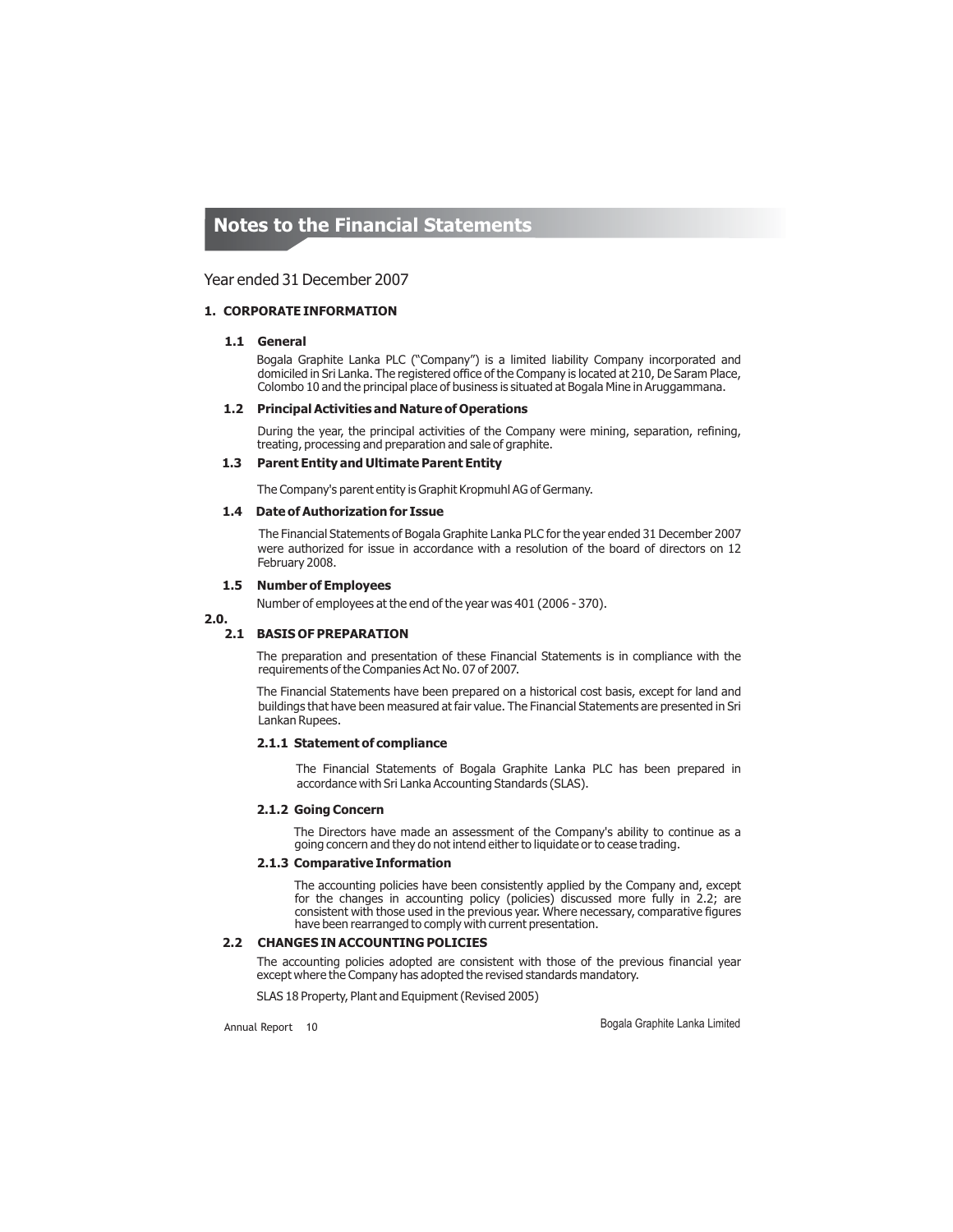### Year ended 31 December 2007

The Company now determines the depreciation charge separately for each significant part of an item of property, plant and equipment and begin to depreciate when it is available for use, rather than adopting a method whereby property, plant and equipment are depreciated in the year of purchase with no charge being accounted for in the year of disposal.

In addition to the standards referred to above, the Company has resolved to adopt the following revised standards during the year.

- SLAS 3 Presentation of Financial Statements (Revised 2005);
- SLAS 5 Inventories (Revised 2005);
- SLAS 10 Accounting Policies, Changes in Accounting Estimates and Errors
- (Revised 2005);
- SLAS 12 Events after the Balance Sheet Date (Revised 2005);
- SLAS 18 Property, Plant & Equipment (Revised 2005);
- SLAS 19 Leases (Revised 2005);
- SLAS 21 The Effects of Changes in Foreign Exchange Rates (Revised 2005)
- SLAS 30 Related Party Disclosures (Revised 2005);
- SLAS 34 Earnings per Share (Revised 2005).

## **2.3 SUMMARY OF SIGNIFICANT ACCOUNTING POLICIES**

### **2.3.1 Foreign Currency Translation**

The Financial Statements are presented in Sri Lanka Rupees, which is the Company's functional and presentation currency. Transactions in foreign currencies are initially recorded at the functional currency rate ruling at the date of the transaction. Monetary assets and liabilities denominated in foreign currencies are retranslated at the functional currency rate of exchange ruling at the balance sheet date. All differences are taken to profit or loss. Non monetary items that are measured in terms of historical cost in a foreign currency are translated using the exchange rates as at the dates of the initial transactions. Non monetary items measured at fair value in a foreign currency are translated using the exchange rates at the date when the fair value was determined.

#### **2.3.2 Taxation**

#### **Current Taxes**

Current income tax assets and liabilities for the current and prior periods are measured at the amount expected to be recovered from or paid to the taxation authorities. The tax rates and tax laws used to compute the amount are those that are enacted or substantively enacted by the balance sheet date.

The provision for income tax is based on the elements of income and expenditure as reported in the Financial Statements and computed in accordance with the provisions of the relevant tax legislations .

The export sales of the Company are entitled to a concessionary income tax rate of 15% from income tax under Section 52 of the Inland Revenue Act No. 10 of 2006 as amended amendment Act No. 10 of 2007.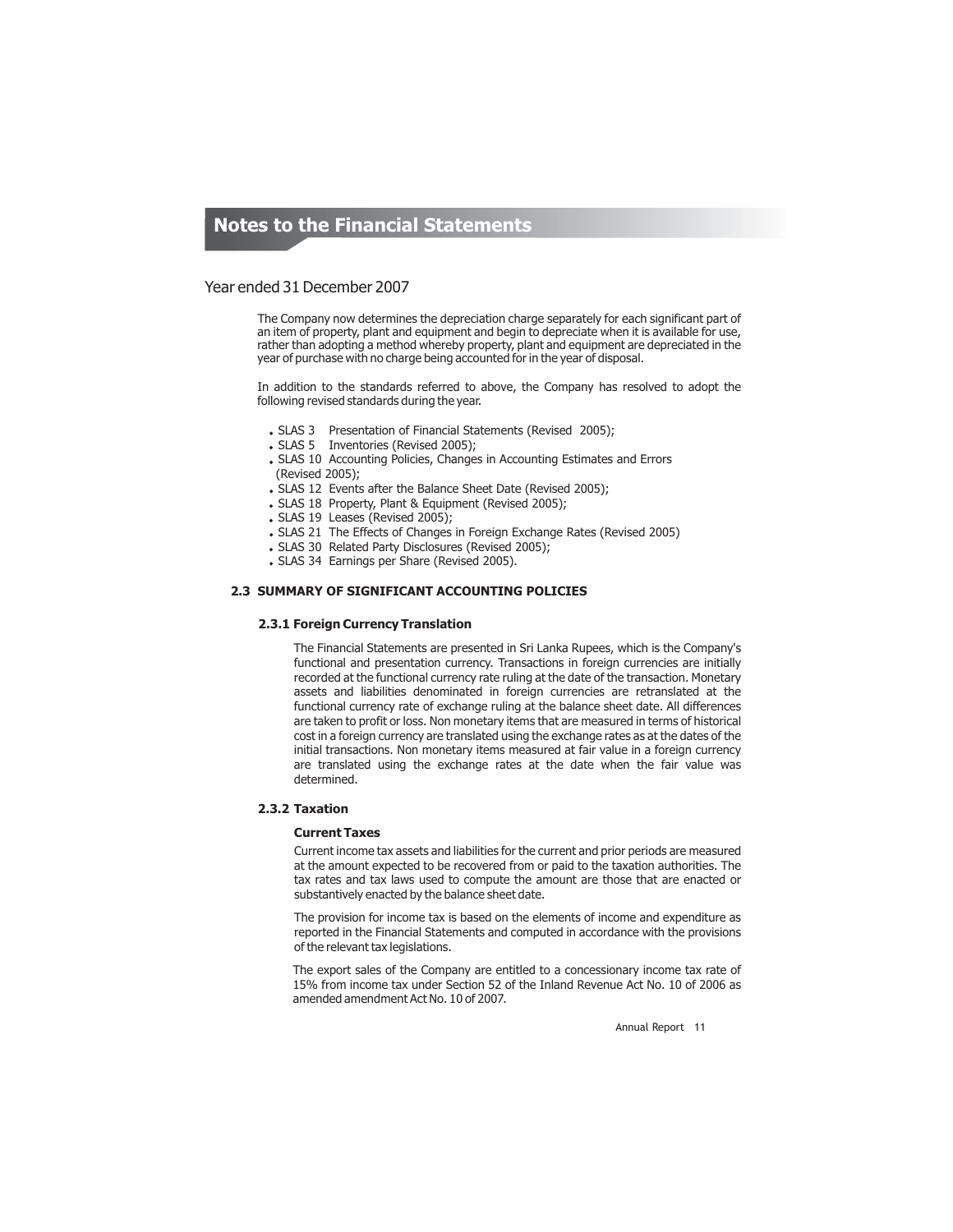## Year ended 31 December 2007

## **Deferred Taxation**

Deferred income tax is provided, using the liability method, on temporary differences at the balance sheet date between the tax bases of assets and liabilities and their carrying amounts for financial reporting purposes.

Deferred income tax assets are recognised for all deductible temporary differences, carry-forward of unused tax assets and unused tax losses, to the extent that it is probable that taxable profit will be available against which the deductible temporary differences, and the carry-forward of unused tax assets and unused tax losses can be utilised except where the deferred income tax asset relating to the deductible temporary difference arises from the initial recognition of an asset or liability in a transaction that is not a business combination and, at the time of the transaction, affects neither the accounting profit nor taxable profit or loss; and

The carrying amount of deferred income tax assets is reviewed at each balance sheet date and reduced to the extent that it is no longer probable that sufficient taxable profit will be available to allow all or part of the deferred income tax asset to be utilised.

Deferred income tax assets and liabilities are measured at the tax rates that are expected to apply to the year when the asset is realised or the liability is settled, based on tax rates (and tax laws) that have been enacted or substantively enacted at the balance sheet date.

#### **Sales Tax**

Revenues, expenses and assets are recognised net of the amount of sales tax except where the sales tax incurred on a purchase of assets or service is not recoverable from the taxation authorities in which case the sales tax is recognised as a part of the cost of the asset or part of the expense items as applicable and receivable and payable that are stated with the amount of sales tax included. The amount of sales tax recoverable and payable in respect of taxation authorities is included as a part of receivables and payables in the Balance Sheet.

### **2.3.3 Borrowing Costs**

Borrowing costs are recognised as an expense in the period in which they are incurred, except to the extent where borrowing costs that are directly attributable to the acquisition, construction, or production of an asset that takes a substantial period of time to get ready for its intended use or sale, are capitalized as part of that asset.

## **2.3.4 Exploration Rights**

The expenditure has been incurred in obtaining the Right to mine from Aluketiya Graphite Mines (Pvt) Limited and Rajagedara Mines for the two projects, Aluketiya project and Rajagedara project respectively. In this regard the total rights to mine have been surrendered by the two respective entities to Bogala Graphite Lanka Limited.

The Company has made an application to Geological Survey and Mines Bureau (GSMB) in 2000, for license to mine. However to date GSMB has not issued for license.

Annual Report 12 **Bogala Graphite Lanka Limited**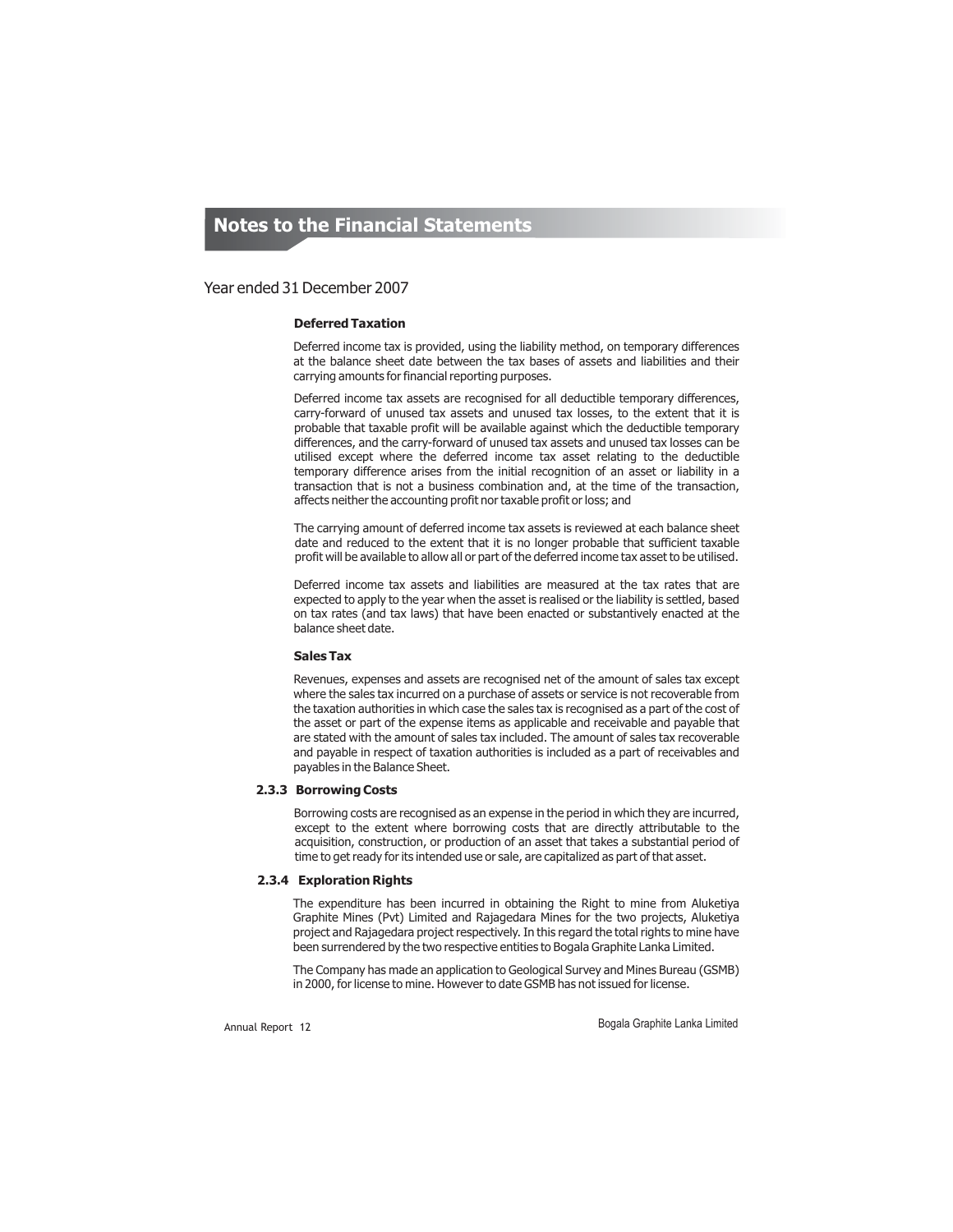### Year ended 31 December 2007

Accordingly the Company is treating the exploration as a non-current asset in the Balance Sheet until the license is issued.

#### **2.3.5 Inventories**

Inventories of graphite are valued on a Weighted Average Cost basis either at cost of production or net realizable value whichever is lower.

Inventories of graphite containing less than 70% of carbon content are not valued.

Consumable inventories are stated at the lower of cost or net realizable value. In general, cost is determined on a Weighted Average Cost basis and includes transport handling costs. Net realizable value is the price at which inventories can be sold in the normal course of business after allowing for the costs of realization.

Provision is made, where necessary, for obsolete, slow-moving and defective inventories.

### **2.3.6 Trade and Other Receivables**

Trade receivables are stated at the amounts they are estimated to realise net of allowances for bad and doubtful receivables.

Other receivables and dues from Related Parties are recognised at cost less allowances for bad and doubtful receivables.

### **2.3.7 Cash and Cash Equivalents**

Cash and cash equivalents are cash in hand, demand deposits and short-term highly liquid investments, readily convertible to known amounts of cash and subject to insignificant risk of changes in value.

For the purpose of cash flow statement, cash and cash equivalents consist of cash in hand and deposits in banks net of outstanding bank overdrafts. Investments with short maturities i.e. three months or less from the date of acquisition are also treated as cash equivalents.

### **2.3.8 Property, Plant and Equipment**

Plant and equipment is stated at cost, excluding the costs of day to day servicing, less accumulated depreciation. Such cost includes the cost of replacing part of the plant and equipment when that cost is incurred, if the recognition criteria are met.

The Property, Plant & Equipment, which were transferred from Government Owned Business Undertaking of State Mining and Mineral Development Corporation, were at a valuation.

Depreciation is calculated on a straight line basis over the useful life of the assets.

Any revaluation surplus is credited to the revaluation reserve included in the equity section of the balance sheet, except to the extent that it reverses a revaluation decrease of the same asset previously recognised in profit or loss, in which case the increase is recognised in profit or loss. A revaluation deficit is recognised in profit or loss, except that a deficit directly offsetting a previous surplus on the same asset is directly offset against the surplus in the asset revaluation reserve.

Bogala Graphite Lanka Limited **Annual Report 13** Annual Report 13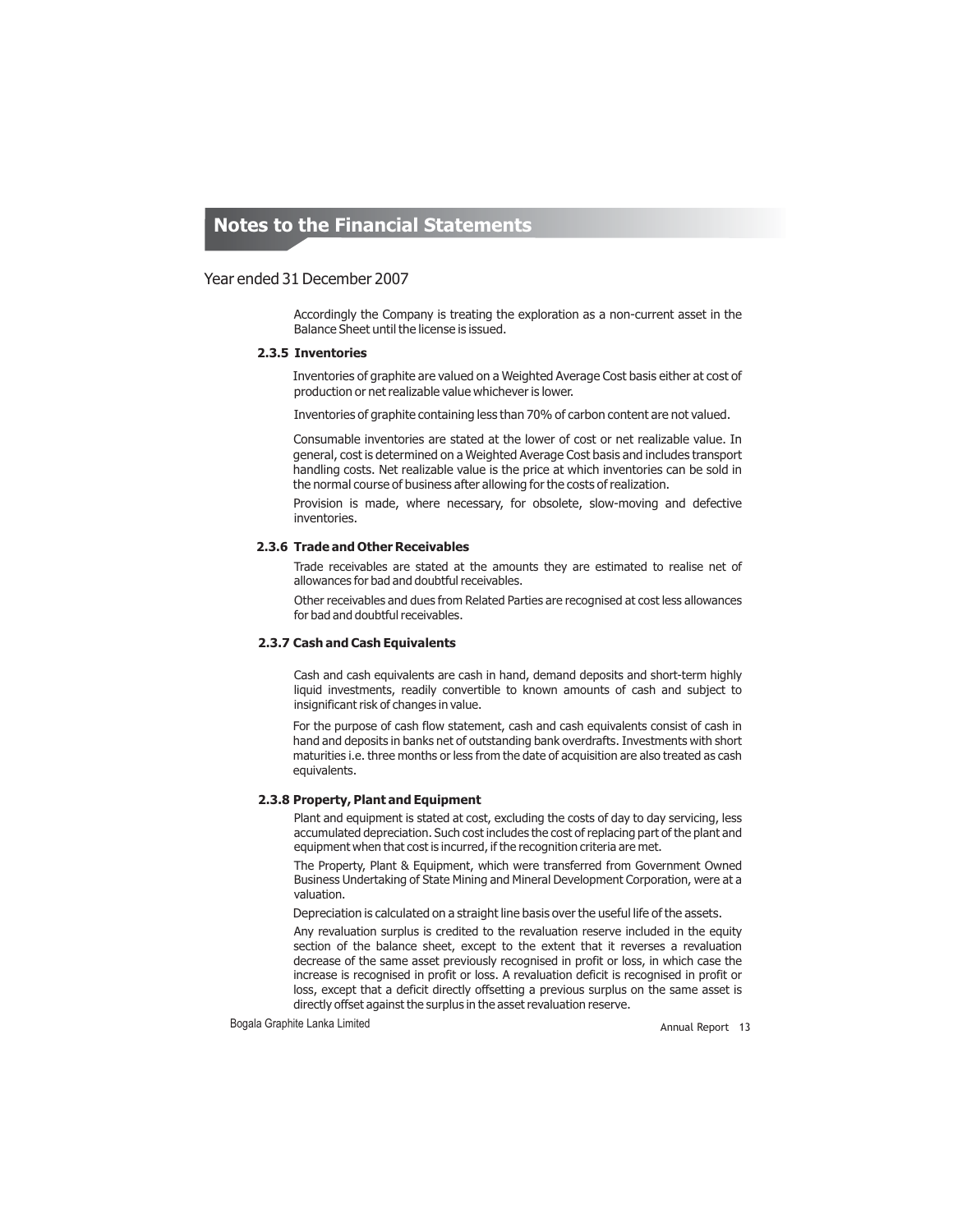## Year ended 31 December 2007

An item of property, plant and equipment is derecognised upon disposal or when no future economic benefits are expected from its use or disposal. Any gain or loss arising on derecognition of the asset (calculated as the difference between the net disposal proceeds and the carrying amount of the asset) is included in the income statement in the year the asset is derecognised.

The asset's residual values, useful lives and methods of depreciation are reviewed, and adjusted if appropriate, at each financial year end.

#### **2.3.9 Leases - Company as a lessee**

Finance leases, which transfer to the Company substantially all the risks and benefits incidental to ownership of the leased item, are capitalised at the inception of the lease at the fair value of the leased property or, if lower, at the present value of the minimum lease payments. Lease payments are apportioned between the finance charges and reduction of the lease liability so as to achieve a constant rate of interest on the remaining balance of the liability. Finance charges are charged reflected in the income statement.

Capitalised leased assets are depreciated over the shorter of the estimated useful life of the asset and the lease term, if there is no reasonable certainty that the Company will obtain ownership by the end of the lease term. the depreciation policy for depreciable leased assets is consistent with that for depreciable asset that are owned as described in 2.3.8.

Operating lease payments are recognised as an expense in the income statement on a straight line basis over the lease term.

## **2.3.10 Provisions**

Provisions are recognized when the Company has a present obligation (legal or constructive) as a result of a past event, where it is probable that an outflow of resources embodying economic benefits will be required to settle the obligation and a reliable estimate can be made of the amount of the obligation. When the company expects some or all of a provision to be reimbursed, the reimbursement is recognised as a separate assets but only when the reimbursement is virtually certain. The expense relating to any provision is presented in the income statement net of any reimbursement. If the effect of the time value of money is material, provisions are determined by discounting the expected future cash flows at a pre-tax rate that reflects current market assessments of the time value of money and, where appropriate, the risks specific to the liability. Where discounting is used, the increase in the provision due to the passage of time is recognized as an interest expense.

#### **2.3.11 Retirement Benefit Obligations**

#### **a)Defined Benefit Plan Gratuity**

Gratuity is a Defined Benefit Plan. The Company is liable to pay gratuity in terms of the relevant statute. In order to meet this liability, a provision is carried forward in the balance sheet, equivalent to an amount calculated based on a half month's salary of the last month of the financial year of all employees for each completed year of service, commencing from the first year of service. The resulting difference between brought forward provision at the beginning of a year net of any payments made, and the carried forward provision at the end of a year is dealt with in the income statement.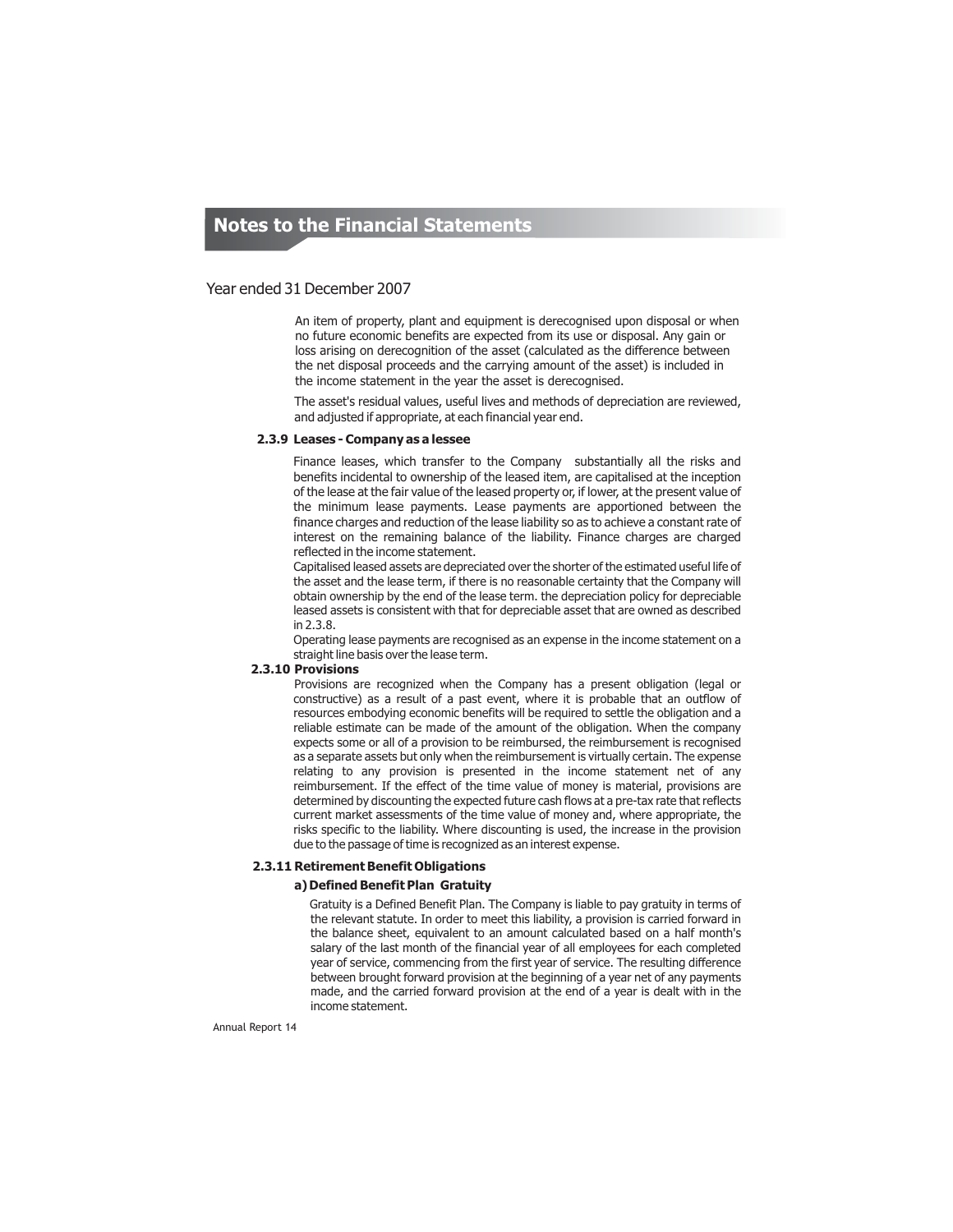## Year ended 31 December 2007

However, as per the Gratuity Act No. 12 of 1983, the liability for payment arises only upon completion of 5 years of continued service with the Company.

The gratuity liability is not funded nor actuarially valued. This item is grouped under provision and Other Liabilities in the Balance Sheet.

### **b) Defined Contribution Plans - Employees' Provident Fund & Employees' Trust Fund**

Employees are eligible for Employees' Provident Fund Contributions and Employees' Trust Fund Contributions in line with the respective statutes and regulations. The Company contributes 12% and 3% of gross emoluments of employees to Employees' Provident Fund and Employees' Trust Fund respectively.

#### **2.3.12 Pneumoconiosis Compensation**

Provision has been made in the financial statements for compensation payable to all employees who have been medically identified by a medical board as having pneumoconiosis.

#### **2.3.13 Revenue Recognition**

Revenue is recognised to the extent that it is probable that the economic benefits will flow to the Company and the revenue and associated costs incurred or to be incurred can be reliably measured. Revenue is measured at the fair value of the consideration received or receivable net of trade discounts and sales taxes. The following specific criteria are used for the purpose of recognition of revenue.

#### **A) Sale of Goods**

Revenue from the sale of goods is recognised when the significant risks and rewards of ownership of the goods have passed to the buyer, usually on dispatch of the goods (i.e. the Company retaining neither continuing managerial involvement to the degree usually associated with ownership, nor effective control over the goods sold.

### **b) Interest**

Interest Income is recognised on an accrual basis unless collectibility is in doubt.

## **c) Others**

Other income is recognised on an accrual basis. Gains and Losses arising from incidental activities to main revenue generating activities and those arising from a group of similar transactions which are not material, are aggregated, reported and presented on a net basis.

Bogala Graphite Lanka Limited **Annual Report 15** annual Report 15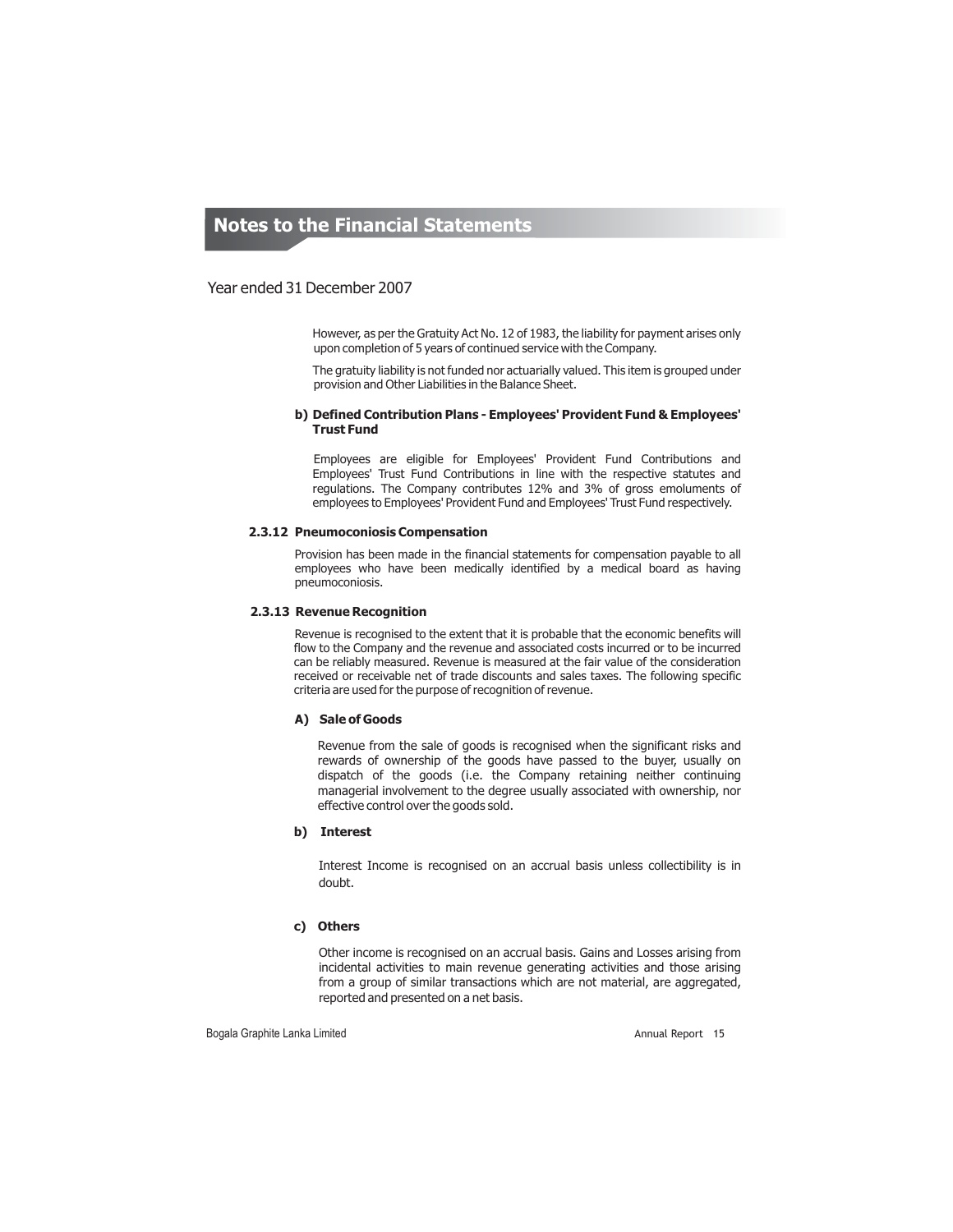## Year ended 31st December 2007

|                                                      | Year<br>Ended<br>31.12.2007 | Year<br><b>Ended</b>     |
|------------------------------------------------------|-----------------------------|--------------------------|
| 31.12.2006                                           |                             |                          |
| 3. REVENUE                                           | Rs.                         | Rs.                      |
| <b>Summary</b><br>Sales - Export<br>Sales - Domestic | 401,142,720<br>1,861,922    | 295,405,113<br>2,279,065 |
|                                                      | 403,004,642                 | 297,684,178              |

Income from local sales are liable for Value Added Tax (VAT) at the standard rate of 15%. Income from exports are liable for VAT at zero rate. The above revenue is stated after deducting VAT which amounted to Rs. 279,288/- (2006 - Rs. 341,860/-).

## **4. OTHER INCOME**

| 2,625,149   | 1,756,053 |
|-------------|-----------|
| 3           | 7.205     |
| 131.387     | 31,008    |
| 729.206     | 436.938   |
| 1,575,216   | 1,284,503 |
| (2,507,440) | 97,800    |
| 14.241      | 25,083    |
| 778,009     | 438,843   |
| 3.345.771   | 4,077,433 |
|             |           |

### **5. PROFIT FROM CONTINUING OPERATIONS**

Stated after Charging /(Crediting)

| Included in Cost of Sales                                        |            |            |
|------------------------------------------------------------------|------------|------------|
| Depreciation                                                     | 30,460,571 | 24,190,814 |
| <b>Staff Costs includes</b>                                      |            |            |
| - Defined Benefit Plan Costs - Gratuity (included in staff cost) | 3,176,306  | 2,628,239  |
| - Defined Contribution Plan Costs - EPF and ETF                  |            |            |
| (included in staff cost)                                         | 3,882,605  | 3,759,134  |
| - Other staff Costs                                              | 48.104.117 | 43.220.050 |
| Technical Services Fee (5.1)                                     | 20,150,232 |            |
| Legal Expenses                                                   | 240,120    | 235.694    |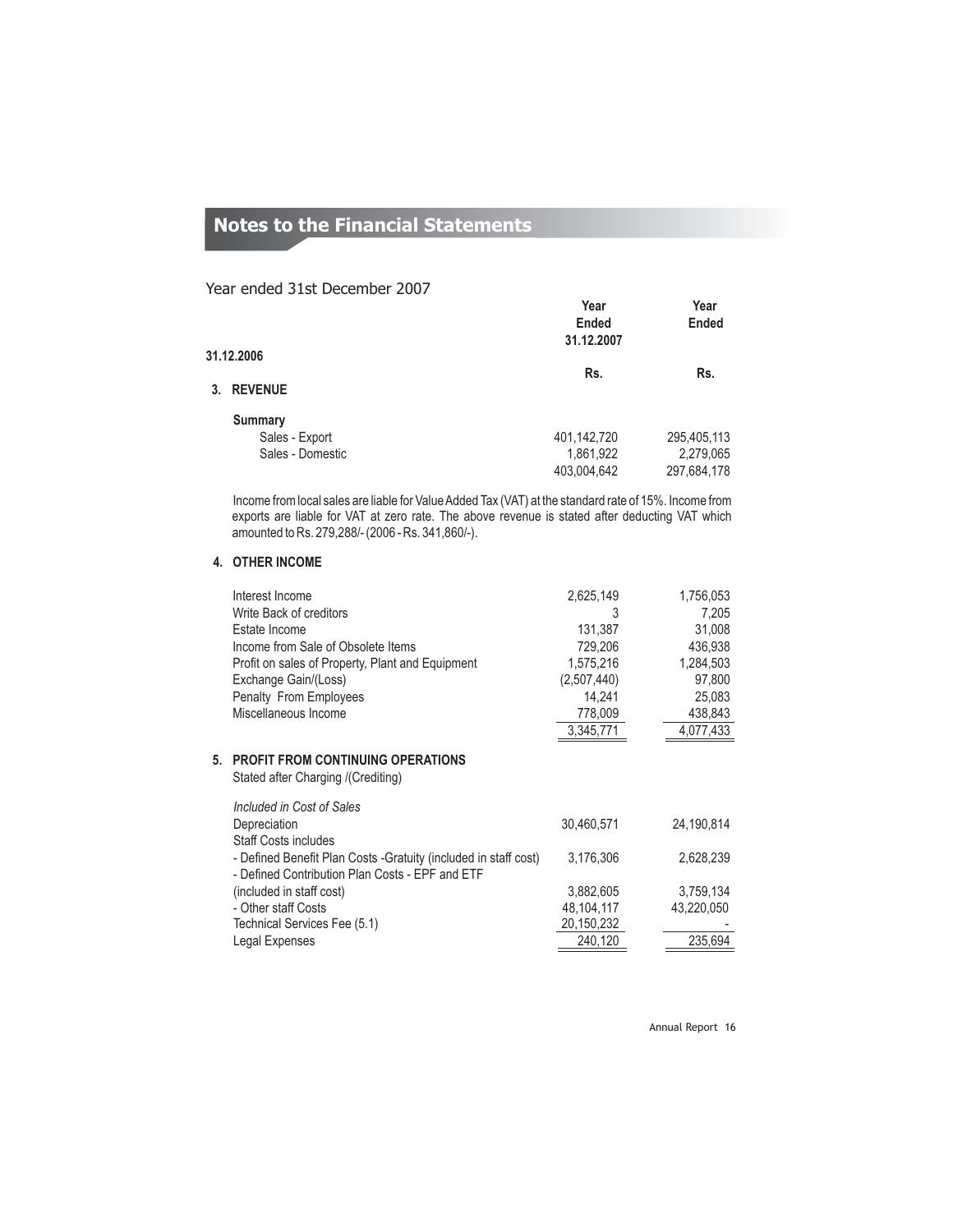## Year ended 31st December 2007

|                                                                  | Year<br>Ended<br>31.12.2007<br>Rs. | Year<br>Ended<br>31.12.2006<br>Rs. |
|------------------------------------------------------------------|------------------------------------|------------------------------------|
| Included in Administrative Expenses                              |                                    |                                    |
| Depreciation                                                     | 1,481,247                          | 2.067.403                          |
| Auditors' Remuneration (Fees and Expenses)                       | 367.400                            | 303,600                            |
| Contingent Lease Rent on Operating Leases                        | 200000                             |                                    |
| Donations                                                        | 214,028                            | 171,200                            |
| <b>Staff Costs includes</b>                                      |                                    |                                    |
| - Defined Benefit Plan Costs - Gratuity (included in staff cost) | 378,595                            | 272,760                            |
| - Defined Contribution Plan cost - EPF & ETF                     |                                    |                                    |
| (included in Staff cost)                                         | 894,694                            | 690,471                            |
| - Other Staff Cost                                               | 8,282,886                          | 6,079,714                          |
| Included in Selling Distribution Expenses                        |                                    |                                    |
| <b>Advertisement Costs</b>                                       | 79,360                             | 160,200                            |
| <b>Transport Costs</b>                                           | 4,660,948                          | 3,319,900                          |
| Royalty paid to the Government                                   | 14.327.438                         | 11.326.459                         |
|                                                                  |                                    |                                    |

5.1 A Technical Services Agreement has been entered into with Graphit Kropfmuhl AG the parent company for provision of know how in mining, processing and manufacturing of Graphite and training of personnel in upgrading of their skills. This agreement is effective from 1st January 2007.

## **6. FINANCE COST**

| Interest Expense on Overdrafts<br>Interest Expense on Interest Bearing | 31.361.111 | 15.035.515 |
|------------------------------------------------------------------------|------------|------------|
| Loans and Borrowings                                                   | 2.067.541  | 2.378.550  |
| Finance Charges on Lease Liabilities                                   | 87.028     |            |
| Interest Expense on Packing Credit                                     | 1.013.725  | 1.939.201  |
|                                                                        | 34.529.405 | 19.353.266 |

## **7. INCOME TAX**

| The major components of income tax expense for the years ended 31 December are as follows : |                        |                        |  |  |  |
|---------------------------------------------------------------------------------------------|------------------------|------------------------|--|--|--|
| <b>Income Statement</b>                                                                     |                        |                        |  |  |  |
| <b>Current Income Tax</b>                                                                   |                        |                        |  |  |  |
| Current Income Tax charge (7.1)                                                             | 3,229,052              | 3.102.736              |  |  |  |
| Over Provision of current taxes in respect of prior years                                   | (945)                  | (225, 439)             |  |  |  |
| <b>Deferred Income Tax</b>                                                                  |                        |                        |  |  |  |
| Deferred Taxation Charge/(Reversal) (7.2)                                                   |                        |                        |  |  |  |
| Income tax expense reported in the Income Statement                                         | 3,228,107<br>3,228,107 | 2,877,297<br>2.877.297 |  |  |  |

Annual Report 17

Bogala Graphite Lanka Limited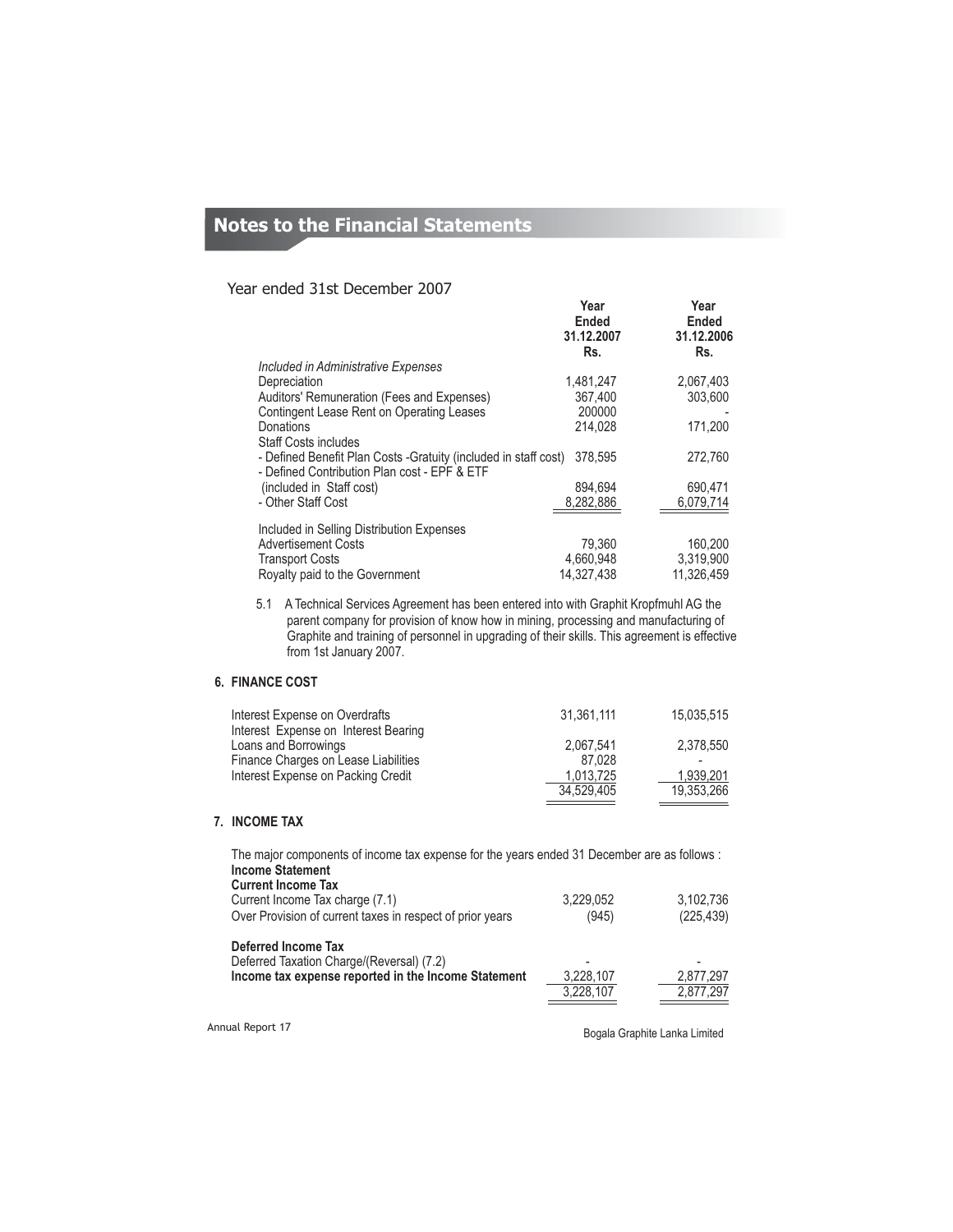## Year ended 31st December 2007

- **7.1** A Reconciliation between Tax Expenses and the **7.1.1** Tax Losses Brought Forward product of Accounting Profit multiplied by the Accounting Profit Before Tax from Continuing Operations Aggregate Allowable Expenses Aggregate Other Income Losses (limited to 35% of the Statutory Income)7.1.1 Taxable Profit/(Loss) Income Tax expenses reported in the income tax statement Adjustment due to revised Income Tax Computation 133,427<br>Set off against current year profits (11,476,700) Set off against current year profits 37,753,998 25,746,355 Aggregate Disallowed Items (46,089,993) (25,981,515) 2,625,149<br>32,790,572 1,756,053<br>31,822,941 31,822,941 (11,476,700) (11,138,029) 21,313,872 20,684,912 Statutory Tax Rate - Income Tax Rate - Social Responsibility Levy 3,229,052 3,102,736 133,427 (11,138,029) Tax Losses Carried Forward 155,624,053 166,967,326 **15% 15% 1% 1%** 166,967,326 178,105,355 statutory tax rate is as follows : **31.12.2007 31.12.2006 Rs. Rs.**
- **7.1.2** The Company is liable for Income Tax at the rate of 15% (31.12.2006 15%) on profit derived from Export Sales. The profit derived from local sales is taxable at 30% (31.12.2006 - 30%). A provision has been made in these financial statements on account of income taxes in view of adjusted taxable profits of the Company. The carried forward tax losses of the Company as at 31.12.2007 amounts to Rs. 155,624,053/- (provisional) (31 December 2006 - Rs. 167,100,753/-).

Bogala Graphite Lanka Limited **Annual Report 18**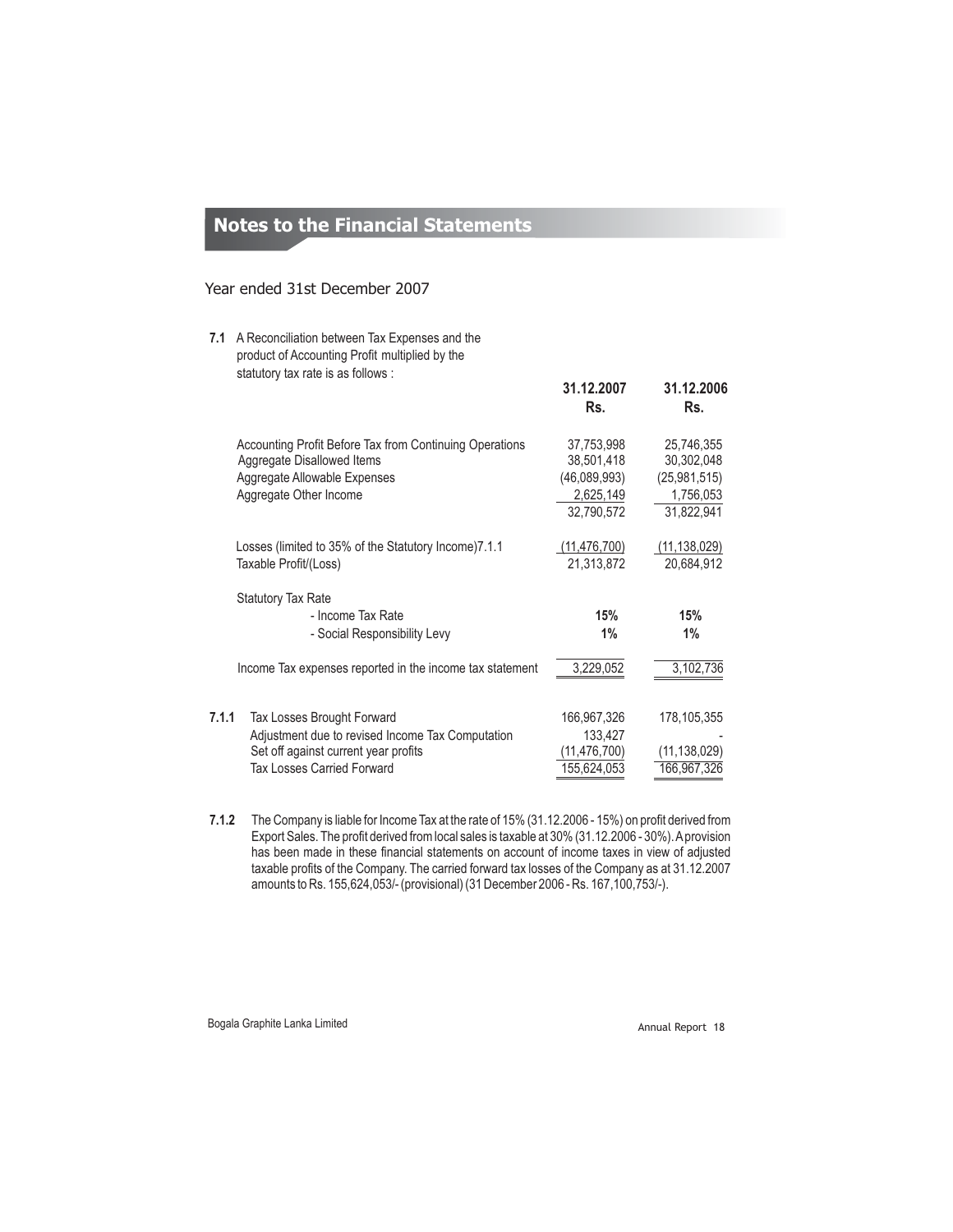Year ended 31st December 2007

**7.2 Deferred Tax Assets, Liabilities and Income Tax relates to the following;**

|                                                                                                             | <b>Balance</b><br>2007                  | <b>Sheet</b><br>2006                    | 2007                   | <b>Income Statement</b><br>2006 |
|-------------------------------------------------------------------------------------------------------------|-----------------------------------------|-----------------------------------------|------------------------|---------------------------------|
| Deferred Tax Liability                                                                                      | Rs.                                     | Rs.                                     | Rs.                    | Rs.                             |
| Capital allowances for tax purposes                                                                         | 7,735,218<br>7,735,218                  | 11,391,395<br>11.391.395                | 3,656,177<br>3,656,177 | 9.842<br>9,842                  |
| Deferred Tax Assets<br>Provisions and Other Liabilities<br><b>Voluntary Retirement Compensation Payable</b> | (4,543,929)<br>(25, 110)<br>(4,569,039) | (4,318,272)<br>(25, 110)<br>(4.343.382) | 225.657<br>225.657     | 252,267<br>252.267              |
| <b>Brought forward Losses</b>                                                                               | (3, 166, 179)                           | $(7,048,013)$ $(3,881,834)$ $(262,109)$ |                        |                                 |
| Deferred income tax income/ (expense)                                                                       |                                         |                                         |                        |                                 |
| Net Deferred Tax Liability                                                                                  |                                         |                                         |                        |                                 |

7.2.1. Deferred Tax Liability arising from temporary differences is set-off against the brought forward losses to its extent, Deferred Income Tax Asset arising from the remaining carried forward losses amounting to Rs. 152,457,874/- (2006 - Rs. 160,052,740/-) have not been recognized in the Company's financials statements, as it is not probable that taxable profit will be available against which the deductible temporary differences can be utilized due to the ongoing capital investment program.

## **8. EARNINGS PER SHARE**

8.1 Basic Earnings Per Share is calculated by dividing the net profit/(loss) for the period attributable to ordinary shareholders by the weighted average number of ordinary shares outstandings during the period.

| <b>Amounts Used as the Numerators:</b>                                       | 31.12.2007<br>Rs. | 31.12.2006<br>Rs. |
|------------------------------------------------------------------------------|-------------------|-------------------|
| Net Profit Attributable Ordinary shareholders for<br>basic Earning Per Share | 34.524.946        | 22.869.058        |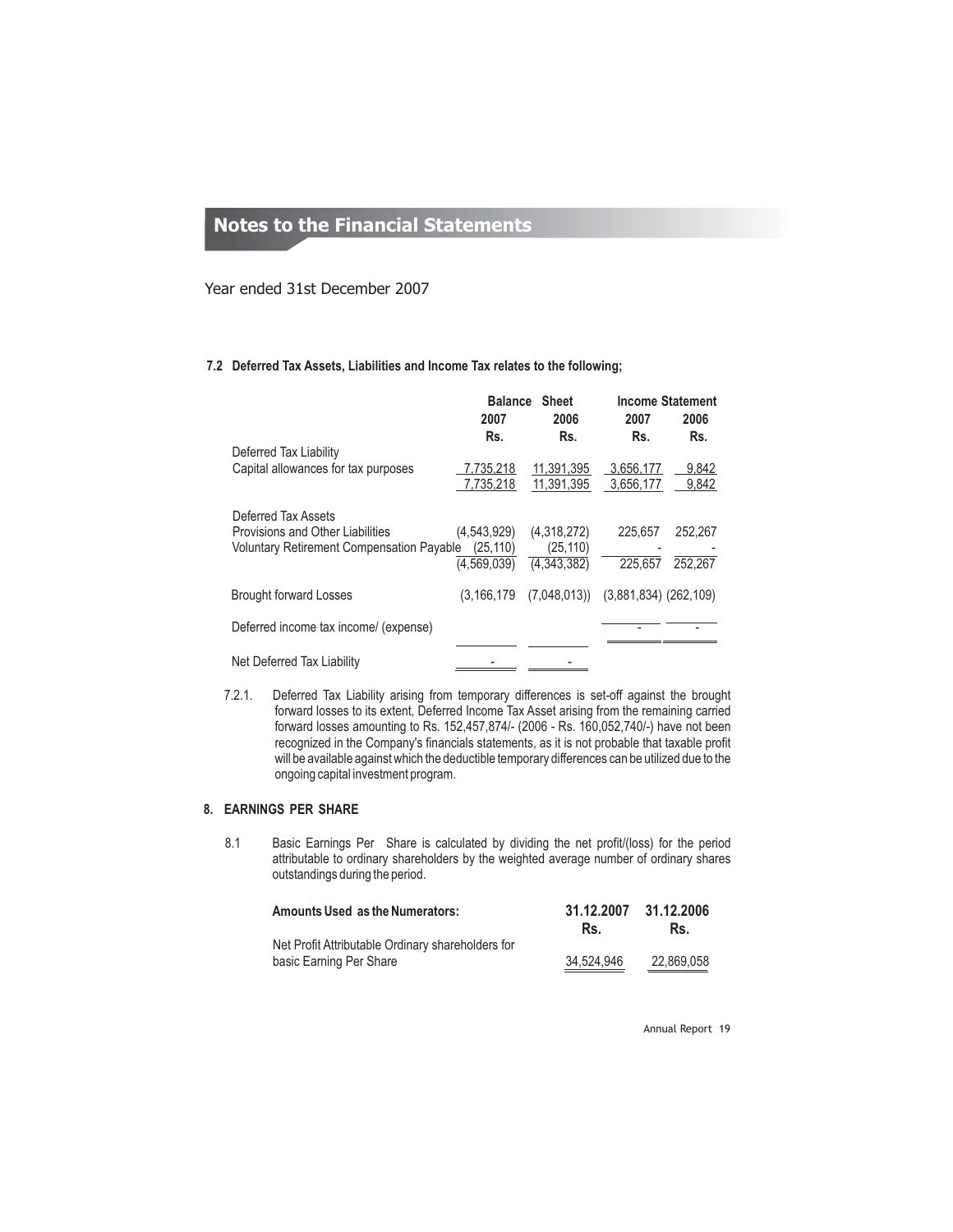## Year ended 31st December 2007

|    | Number of Ordinary Shares used as Denominators: |                                                                    |                                              | 2007<br>Rs.                                         | 2006<br>Rs.                                            |                                              |
|----|-------------------------------------------------|--------------------------------------------------------------------|----------------------------------------------|-----------------------------------------------------|--------------------------------------------------------|----------------------------------------------|
|    |                                                 | Number of Ordinary Shares applicable to basic<br>Earning Per Share |                                              |                                                     | 39,729,000                                             | 39,729,000                                   |
|    |                                                 |                                                                    | <b>Balance</b><br>as at<br>01.01.2007        | Additions/<br><b>Transfers</b>                      | Disposals/                                             | <b>Balance</b><br>As at<br>31.12.2007        |
| 9. |                                                 | <b>PROPERTY, PLANT &amp; EQUIPMENT</b>                             | Rs.                                          | Rs.                                                 | Rs.                                                    | Rs.                                          |
|    | 9.1                                             | <b>Gross Carrying Amounts</b><br><b>At Cost or Valuation</b>       |                                              |                                                     |                                                        |                                              |
|    |                                                 | Buildings on freehold land                                         | 20,983,925                                   | 9,860,916                                           |                                                        | 30,844,841                                   |
|    |                                                 | Freehold Land                                                      | 1,272,000                                    |                                                     |                                                        | 1,272,000                                    |
|    |                                                 | Road Development                                                   | 1,015,066                                    |                                                     |                                                        | 1,015,066                                    |
|    |                                                 | <b>Access Tunnels</b>                                              | 97,192,312                                   | 28,737,874                                          |                                                        | 125,930,186                                  |
|    |                                                 | Plant & Machinery                                                  | 137,804,240                                  | 61,730,804                                          |                                                        | 199,535,044                                  |
|    |                                                 | Other Equipments                                                   | 20,176,553                                   | 9,442,764                                           |                                                        | 29,619,317                                   |
|    |                                                 | Office Equipments                                                  | 3,692,025                                    | 449,444                                             |                                                        | 4,141,469                                    |
|    |                                                 | Furniture and Fittings                                             | 911,105                                      | 1,283,910                                           |                                                        | 2,195,015                                    |
|    |                                                 | <b>Computer Equipments</b>                                         | 4,139,711                                    | 2,743,806                                           | (164, 833)                                             | 6,718,684                                    |
|    |                                                 | <b>Motor Vehicles</b>                                              | 23,204,421                                   | 3,877,106                                           | (854, 273)                                             | 26,227,254                                   |
|    |                                                 |                                                                    | 310,391,358                                  | 118,126,624                                         | (1,019,106)                                            | 427,498,876                                  |
|    |                                                 | <b>At Valuation</b>                                                |                                              |                                                     |                                                        |                                              |
|    |                                                 | <b>Freehold Land</b>                                               | 10,150,000                                   |                                                     |                                                        | 10,150,000                                   |
|    |                                                 |                                                                    | 10,150,000                                   |                                                     |                                                        | 10,150,000                                   |
|    |                                                 | <b>Assets on Finance Leases</b>                                    |                                              |                                                     |                                                        |                                              |
|    |                                                 | <b>Motor Vehicles</b>                                              |                                              | 7,800,000                                           |                                                        | 7,800,000                                    |
|    |                                                 |                                                                    |                                              | 7,800,000                                           |                                                        | 7,800,000                                    |
|    | 9.2                                             | In the Course of Construction                                      |                                              |                                                     |                                                        |                                              |
|    |                                                 |                                                                    | <b>Balance</b><br>as at<br>01.01.2007<br>Rs. | <b>Incurred</b><br><b>During The</b><br>Year<br>Rs. | <b>Transferred</b><br><b>During The</b><br>Year<br>Rs. | <b>Balance</b><br>as at<br>31.12.2007<br>Rs. |
|    |                                                 | <b>Access Tunnels</b>                                              | 24,206,039                                   | 30,212,534                                          | (28, 737, 875)                                         | 25,680,698                                   |
|    |                                                 | <b>Branwell Project -</b>                                          | 27,790,249                                   | 20,460,729                                          | (48, 250, 978)                                         |                                              |
|    |                                                 | Buildings on Freehold Land                                         | 2,007,108                                    | 3,813,570                                           | (5,820,678)                                            |                                              |
|    |                                                 | Plant & Machinery                                                  | 10,163,415                                   | 2,240,443                                           | (12, 403, 858)                                         |                                              |
|    |                                                 | <b>Total Gross Carrying Amount</b>                                 | 64,166,811                                   | 56,727,276                                          | (95, 213, 389)                                         | 25,680,698                                   |
|    |                                                 | <b>Total Value of Assets</b>                                       | 384,708,169                                  | 182,653,900                                         | (96, 232, 495)                                         | 471,129,574                                  |
|    |                                                 |                                                                    |                                              |                                                     |                                                        |                                              |

Bogala Graphite Lanka Limited **Annual Report 20**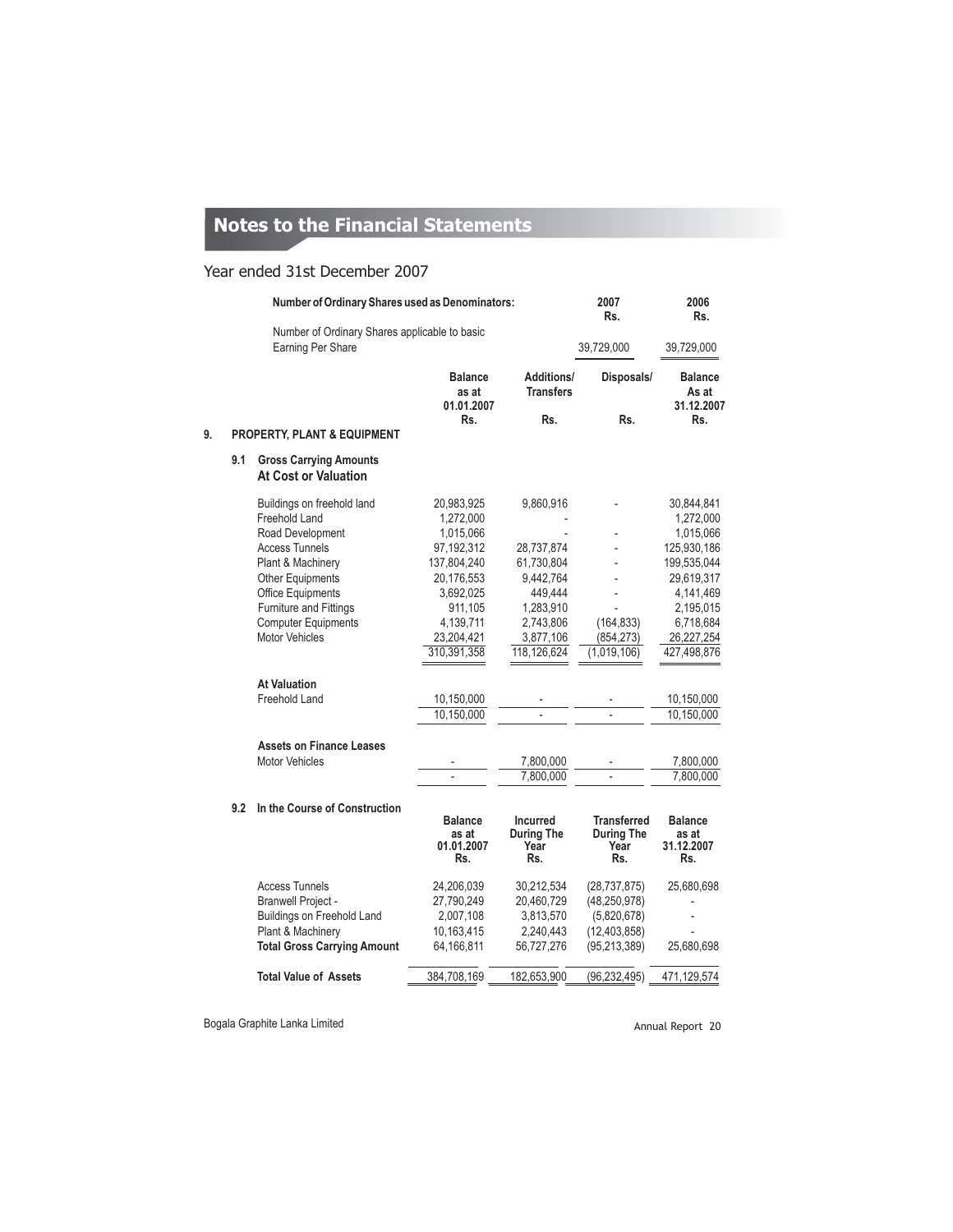## **PROPERTY, PLANT AND EQUIPMENT (Contd….)** Year ended 31st December 2007

## **9.3 Depreciation and Impairment At Cost or Revaluation**

|     |                                                                                               | <b>Balance</b><br>as at<br>01.01.2007<br>Rs. | Charge for<br>the Year<br><b>Transfers</b><br>Rs. | Disposals/<br><b>Transfers</b><br>/Discontinued<br>Rs. | <b>Balance</b><br>As at<br>31.12.2007<br>Rs. |
|-----|-----------------------------------------------------------------------------------------------|----------------------------------------------|---------------------------------------------------|--------------------------------------------------------|----------------------------------------------|
|     | <b>Buildings</b>                                                                              | 11,972,929                                   | 997,596                                           |                                                        | 12,970,525                                   |
|     | Road Development                                                                              | 543,875                                      | 543,875                                           |                                                        | 1,087,750                                    |
|     | <b>Access Tunnels</b>                                                                         | 25,433,324                                   | 13,040,802                                        |                                                        | 38,474,126                                   |
|     | Plant & Machinery                                                                             | 95,467,345                                   | 11,943,675                                        |                                                        | 107,411,020                                  |
|     | Other Equipments                                                                              | 11,737,414                                   | 1,887,983                                         |                                                        | 13,625,397                                   |
|     | <b>Office Equipments</b>                                                                      | 3,016,279                                    | 141,452                                           |                                                        | 3,157,731                                    |
|     | Furniture and Fittings                                                                        | 684,209                                      | 186,952                                           |                                                        | 871,161                                      |
|     | <b>Computer Equipments</b>                                                                    | 3,582,770                                    | 811,534                                           | (164, 833)                                             | 4,229,471                                    |
|     | <b>Motor Vehicles</b>                                                                         | 16,839,974                                   | 2,700,316                                         | (854,273)                                              | 18,686,017                                   |
|     |                                                                                               | 169,278,119                                  | 32,254,185                                        | (1,019,106)                                            | 200,513,198                                  |
|     | <b>Assets on Finance Leases</b><br><b>Motor Vehicles</b>                                      |                                              | 130,000<br>130,000                                |                                                        | 130,000<br>130,000                           |
|     |                                                                                               | 169,278,119                                  | 32,384,185                                        | (1,019,106)<br>31.12.2007                              | 200,643,198<br>31.12.2006                    |
| 9.4 | <b>Net Book Values</b><br>At Cost or Valuation<br>Buildings on Freehold Land<br>Freehold Land |                                              |                                                   | Rs.<br>17,874,316<br>1,272,000                         | Rs.<br>9,010,996<br>1,272,000                |
|     | Road Development                                                                              |                                              |                                                   | 369,684                                                | 471,191                                      |
|     | <b>Access Tunnels</b>                                                                         |                                              |                                                   | 87,456,060                                             | 71,758,988                                   |
|     | Plant and Machinery                                                                           |                                              |                                                   | 92,124,024                                             | 42,336,895                                   |
|     | <b>Other Equipments</b>                                                                       |                                              |                                                   | 15,993,920                                             | 8,439,139                                    |
|     | Office Equipment                                                                              |                                              |                                                   | 983,738                                                | 675,746                                      |
|     | Furniture and Fittings                                                                        |                                              |                                                   | 1,323,854                                              | 226,896                                      |
|     | <b>Computer Equipments</b>                                                                    |                                              |                                                   | 2,489,213                                              | 556,941                                      |
|     | <b>Motor Vehicles</b>                                                                         |                                              |                                                   | 7,541,238                                              | 6,364,447                                    |
|     |                                                                                               |                                              |                                                   | 227,428,047                                            | 141, 113, 239                                |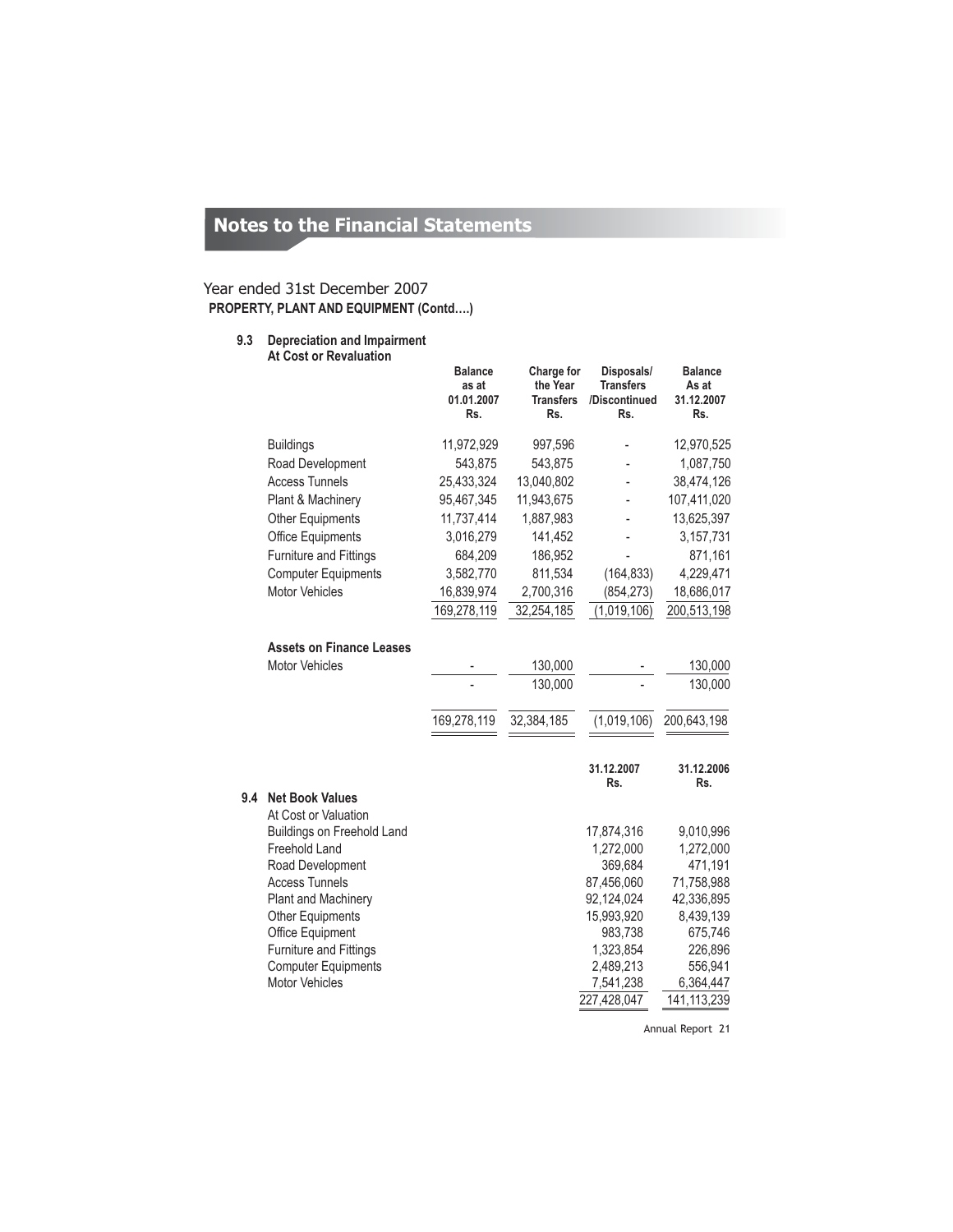## Year ended 31st December 2007

## **PROPERTY, PLANT AND EQUIPMENT (Contd….)**

|                                                               | Rs.         | Rs.         |
|---------------------------------------------------------------|-------------|-------------|
| <b>Assets on Finance Leases</b>                               |             |             |
| <b>Motor Vehicles</b>                                         | 7,670,000   |             |
|                                                               | 7.670.000   |             |
| <b>At Valuation</b>                                           |             |             |
| Freehold Land                                                 | 10.150.000  | 10,150,000  |
|                                                               | 10.150.000  | 10,150,000  |
| In the Course of Construction                                 |             |             |
| <b>Access Tunnels</b>                                         | 25.680.698  | 24.206.039  |
| <b>Branwell Project</b>                                       |             | 27.790.249  |
| Buildings on Freehold Land                                    |             | 2.007.108   |
| <b>Plant and Machinery</b>                                    |             | 10.163.415  |
|                                                               | 25.680.698  | 64,166,811  |
| <b>Total Carrying Amount of Property, Plant and Equipment</b> | 270,928,745 | 215.430.050 |

- **9.5** The land was revalued during the financial year 2001 by Messrs Chulanda Wellappili (an independent valuer). The result of such revaluation was incorporated in these financial statements from its effective (reported) date which is 15.11.2001. Such asset was valued on an open market value on an existing use basis. The surplus arising from the revaluation was transferred to a revaluation reserve.
- **9.6** Property, Plant and Equipment includes fully depreciated assets having a gross carrying amounts of Rs. 74,563,613/- (2006 - Rs. 70,685,056/-).
- **9.7** During the financial year, the Company acquired Property, Plant and Equipment to the aggregate value of Rs. 87,440,511/- (2006 - Rs. 74,901,948/-). Acquisitions through Cash payments amounting to Rs. 80,640,511/- (2006 - Rs. 74,901,948/-) and finance leases amounting to Rs. 6,800,000/- (2006 - nil) were made during the year for purchase of Property Plant & Equipment.
- **9.8** The useful lives of the assets is estimated as follows

|                                                     | 2007     | 2006     |
|-----------------------------------------------------|----------|----------|
| <b>Buildings</b>                                    | 25 Years | 25 Years |
| Road Development Cost                               | 10 Years | 10 Years |
| <b>Access Tunnels</b>                               | 10 Years | 10 Years |
| <b>Plant and Machinery</b>                          | 10 Years | 10 Years |
| Other Equipments                                    | 10 Years | 10 Years |
| Office Equipment                                    | 05 Years | 05 Years |
| <b>Furniture and Fittings</b>                       | 05 Years | 05 Years |
| <b>Motor Vehicles</b>                               | 05 Years | 05 Years |
| Computer Equipments (Upto 31.12.2000 Over 05 Years) | 03 Years | 03 Years |

Annual Report 22

**2007 2006**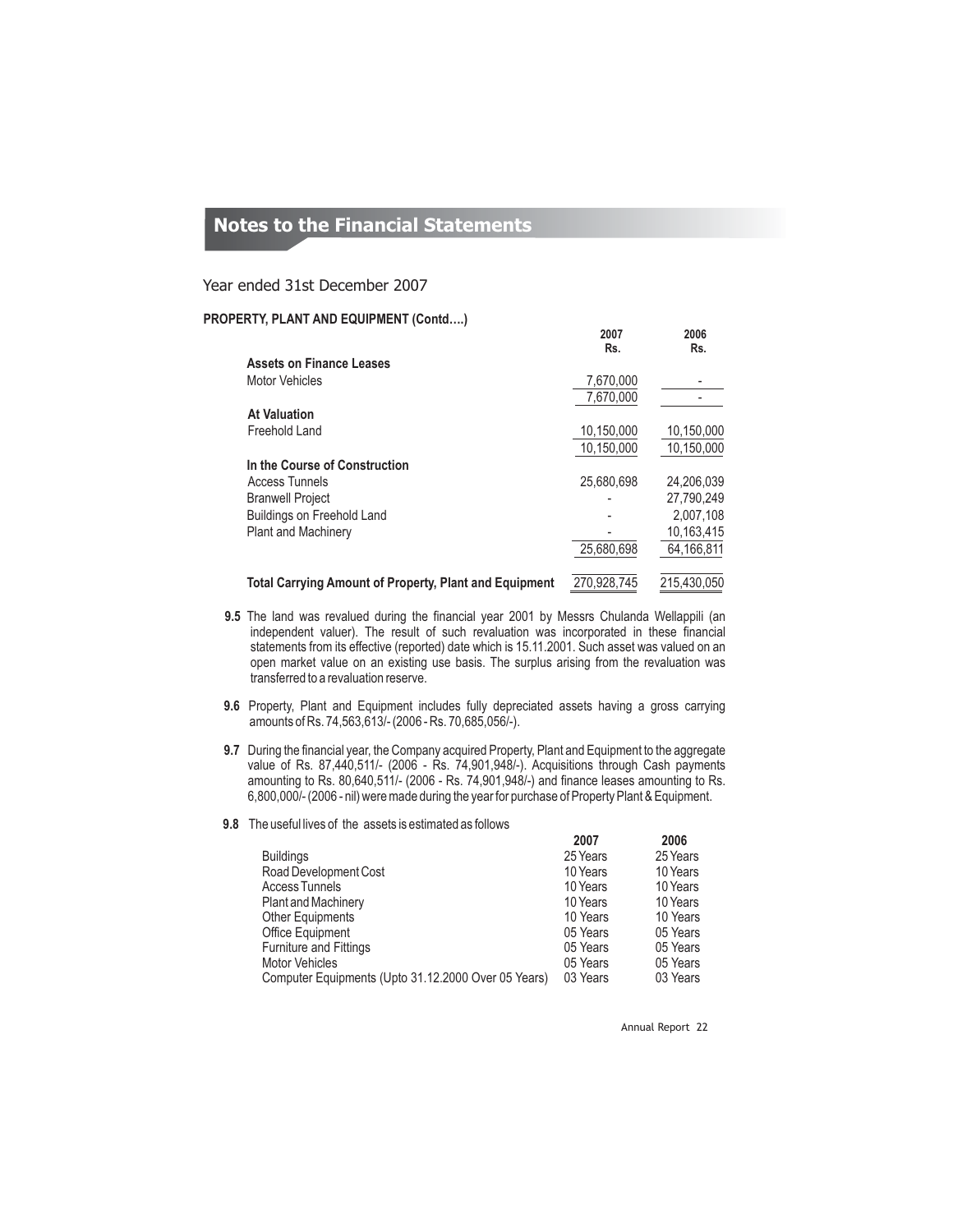## Year ended 31st December 2007

## **10. EXPLORATION RIGHTS**

|     |                                                          |                             |                      | 2007<br>Rs.               | 2006<br>Rs.              |
|-----|----------------------------------------------------------|-----------------------------|----------------------|---------------------------|--------------------------|
|     | Aluketiya Project<br>Rajagedara Project                  |                             |                      | 5,925,000<br>257,500      | 5,925,000<br>257,500     |
|     |                                                          |                             |                      | 6,182,500                 | 6,182,500                |
| 11. | <b>INVENTORIES</b>                                       |                             |                      |                           |                          |
|     | <b>Finished Goods</b>                                    |                             |                      | 51,748,344                | 21,171,599               |
|     | <b>Consumables and Spares</b>                            |                             |                      | 76,051,416<br>127.799.760 | 61,589,078<br>82,760,677 |
| 12. | <b>TRADE AND OTHER RECEIVABLES</b>                       |                             |                      |                           |                          |
|     |                                                          | <b>Current</b>              | <b>Non Current</b>   |                           |                          |
|     |                                                          | 2007<br>Rs.                 | 2007<br>Rs.          | 2007<br>Rs.               | 2006<br>Rs.              |
|     | Trade Debtors - Related Parties (12.2)                   | 8,277,823                   |                      | 8,277,823                 | 2,127,413                |
|     | - Others                                                 | 3,764,776<br>12,042,599     |                      | 3,764,776<br>12,042,599   | 5,572,554<br>7,699,967   |
|     | <b>Other Debtors</b>                                     | 19,374,175                  |                      | 19,374,175                | 17,228,497               |
|     | <b>Advances and Prepayments</b>                          | 13,439,041                  |                      | 13,439,04                 | 9,070,595                |
|     | Loans to Company Officers (12.3)                         | 4,964,269                   | 6,850,535            | 11,814,804                | 10,817,287               |
|     |                                                          | 49,820,084                  | 6,850,535            | 56,670,619                | 44,816,346               |
|     | 12.2 Trade Debtors - Related Parties                     |                             |                      |                           |                          |
|     |                                                          | Relationship                |                      |                           |                          |
|     | <b>Branwell Graphite Limited</b><br>Graphit Kropfmuhl AG | Affiliate<br>Parent Company |                      | 8,216,398<br>61,425       | 143,085<br>1,984,328     |
|     |                                                          |                             |                      | 8,277,823                 | 2,127,413                |
|     |                                                          |                             |                      |                           |                          |
|     | 12.3 Summary                                             | <b>Balance as at</b>        | <b>Loans Granted</b> |                           | <b>Balance as at</b>     |
|     |                                                          | 01.01.2007                  | During the Year      | <b>Repayments</b>         | 31.12.2007               |
|     |                                                          | Rs.                         | Rs.                  | Rs.                       | Rs.                      |
|     | Loans to Company Officers                                | 10,817,287                  | 6,853,583            | (5,856,066)               | 11,814,804               |
|     |                                                          | 10.817.287                  | 6,853,583            | (5,856,066)               | 11,814,804               |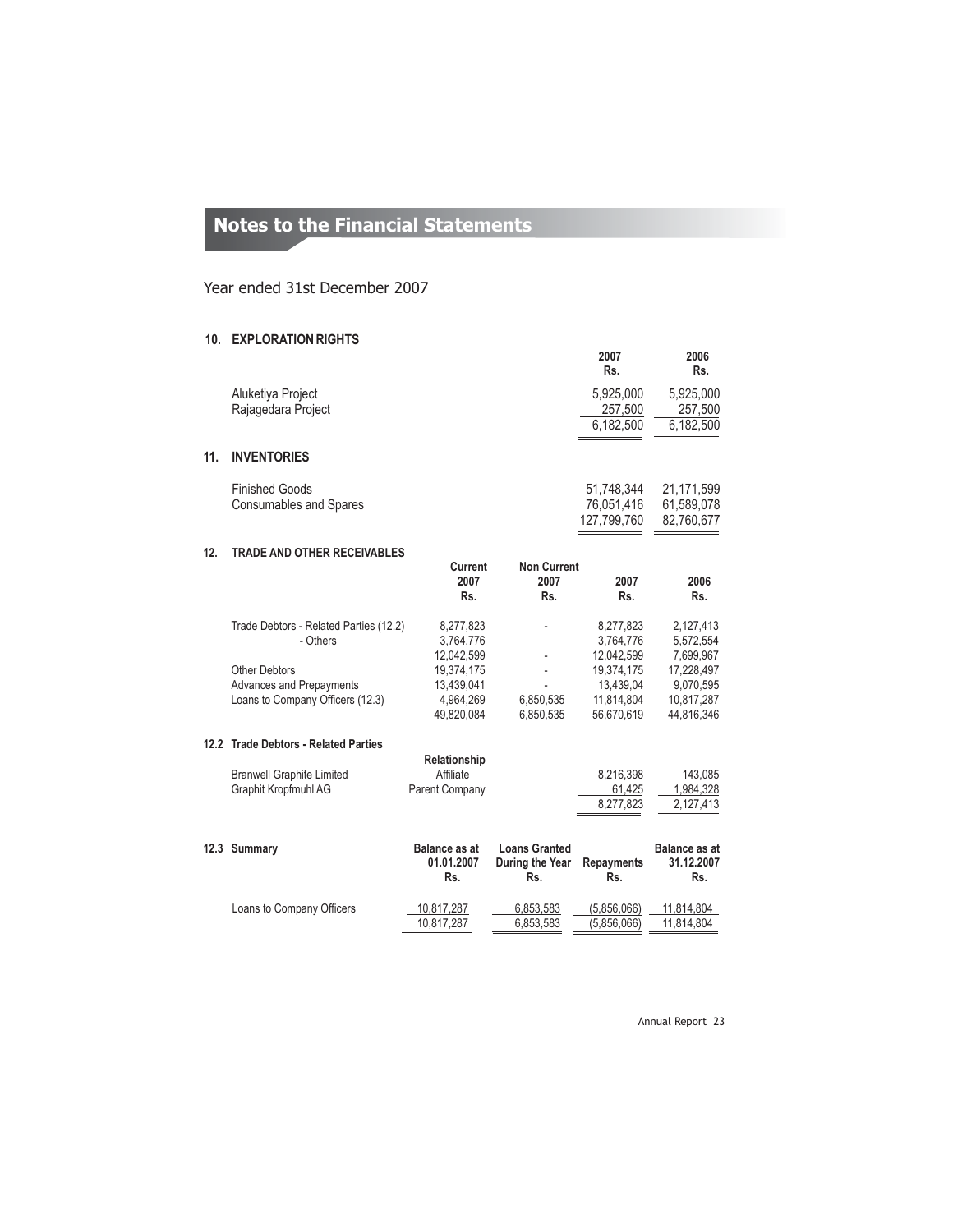## Year ended 31st December 2007

|     | 13. CASH AND CASH EQUIVALENTS IN THE CASHFLOW STATEMENT                     |                          |                         |  |  |
|-----|-----------------------------------------------------------------------------|--------------------------|-------------------------|--|--|
|     |                                                                             | 2007                     | 2006                    |  |  |
|     | <b>Components of Cash and Cash Equivalents</b>                              | Rs.                      | Rs.                     |  |  |
|     | 13.1 Favourable Cash and Cash Equivalents Balance                           |                          |                         |  |  |
|     | Cash and Bank Balances<br><b>Fixed Deposits</b>                             | 22,515,317<br>10,000,000 | 6,175,257<br>10,000,000 |  |  |
|     |                                                                             | 32,515,317               | 16,175,257              |  |  |
|     | 13.2 Unfavourable Cash and Cash Equivalent Balances                         |                          |                         |  |  |
|     | <b>Bank Overdraft</b><br>Total Cash and Cash Equivalents For the purpose of | (217, 315, 578)          | (164, 940, 039)         |  |  |
|     | Cash Flow Statement                                                         | (184,800,261)            | (148, 764, 782)         |  |  |
|     |                                                                             |                          |                         |  |  |
| 14. | <b>STATED CAPITAL</b>                                                       | 2007<br><b>Number</b>    | 2006<br><b>Number</b>   |  |  |
|     | 14.1 Number of Ordinary Shares Issued and Fully Paid                        | 39,729,000               | 39,729,000              |  |  |
|     |                                                                             | 39,729,000               | 39,729,000              |  |  |
|     |                                                                             | Rs.                      | Rs.                     |  |  |
|     | <b>14.2</b> Issued and Fully Paid Ordinary Shares                           | 397,290,000              | 397,290,000             |  |  |
|     |                                                                             | 397.290.000              | 397,290,000             |  |  |

**14.3** With the enactment of the Companies Act No. 07 of 2007 applicable with effect from 3rd May 2007 the concept of authorised capital and par value is no longer applicable. Therefore comparable figures have been restated accordingly. The total amount received by the Company or due and payable to the Company in respect of the issue of the shares are referred to as stated capital.

## **15. RESERVES**

| <b>Summary Capital Reserves</b> | 2007<br>Rs.            | 2006<br>Rs.            |
|---------------------------------|------------------------|------------------------|
| Revaluation Reserve (15.1)      | 5,718,298<br>5,718,298 | 5.718.298<br>5.718.298 |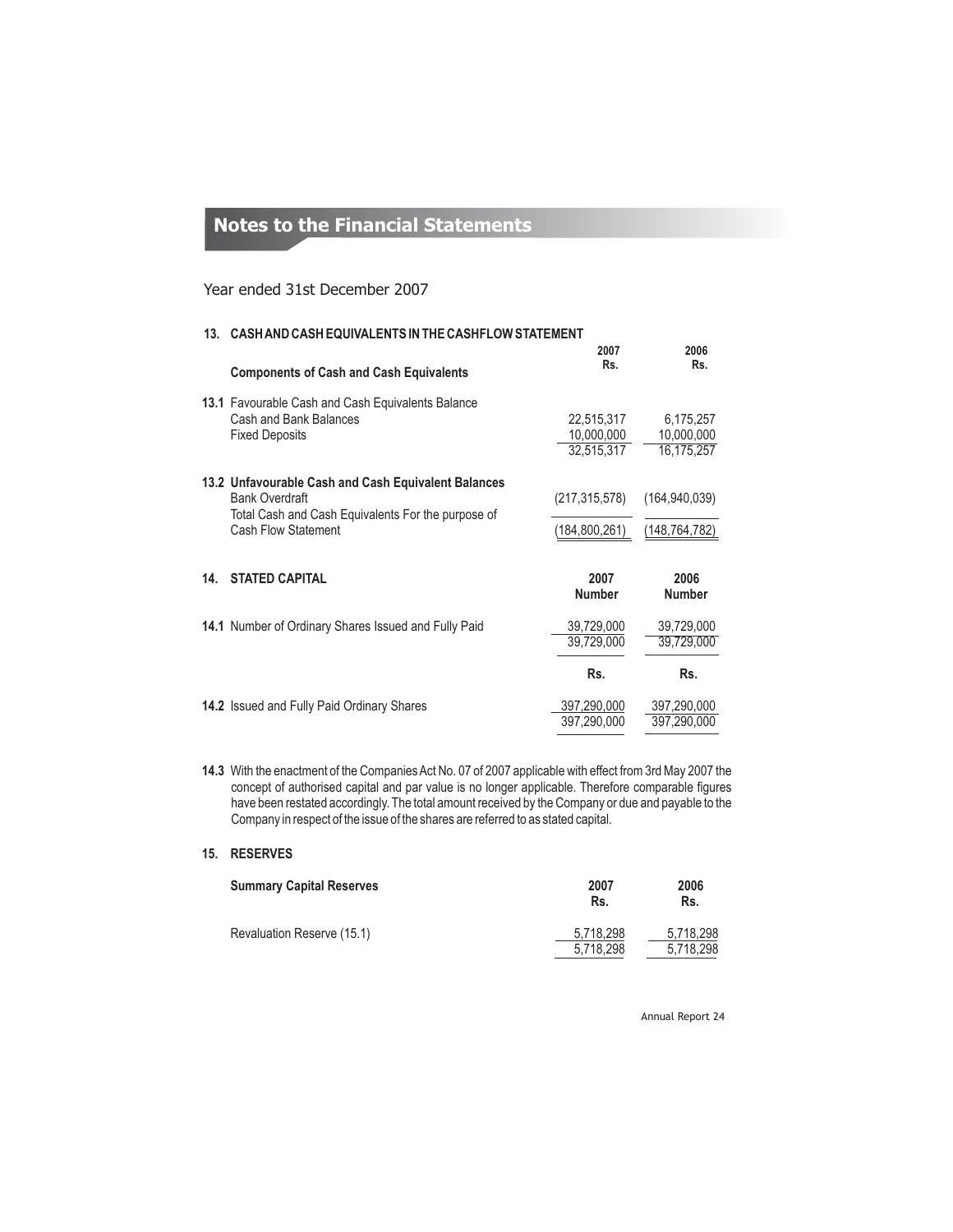## Year ended 31st December 2007

|                                                                                | 2007<br>Rs. | 2006<br>Rs. |
|--------------------------------------------------------------------------------|-------------|-------------|
| <b>15.1 REVALUATION RESERVES</b>                                               |             |             |
| On: Property, Plant & Equipments                                               |             |             |
| Balance as at the beginning of the year<br>Transfer of surplus during the year | 5,718,298   | 5,718,298   |
| Balance as at the end of the year                                              | 5.718.298   | 5.718.298   |

## **16. INTEREST BEARING LOANS AND LIABILITIES**

|                                             | 2007<br>Amount<br>Repayable<br><b>Within 1 Year</b> | 2007<br>Amount<br>Repayable<br>After 1Year | 2007<br>Total              | 2006<br>Amount<br>Repayable<br><b>Within 1 Year</b> | 2006<br>Amount<br>Repayable<br>After 1 Year | 2006<br>Total              |
|---------------------------------------------|-----------------------------------------------------|--------------------------------------------|----------------------------|-----------------------------------------------------|---------------------------------------------|----------------------------|
|                                             | Rs.                                                 | Rs.                                        | Rs.                        | Rs.                                                 | Rs.                                         | Rs.                        |
| Bank Loans (16.1)                           | 3,259,013                                           | 21,030,292                                 | 24,289,305                 | 2,943,624                                           | 24,284,924                                  | 27,228,548                 |
| <b>Bank Overdrafts</b>                      | 217,315,578                                         |                                            | 217,315,578                |                                                     | 164.940.039                                 | 164,940,039                |
| Short Term Loan - Packing Credit 16,200,626 |                                                     |                                            | 16,200,626                 |                                                     |                                             |                            |
| Finance Lease (16.2)                        | 2,285,820                                           | 4,410,723                                  | 6.696.543                  |                                                     |                                             |                            |
|                                             | 239,061,037                                         |                                            | 25,441,015 264,502,052     | 167.883.663                                         | 24,284,924                                  | 192,168,587                |
| 16.1 Bank Loans                             |                                                     |                                            | As at<br>01.01.2007<br>Rs. | Loans<br>Obtained<br>Rs.                            | Repayment<br>Rs.                            | As at<br>31.12.2007<br>Rs. |
| Lanka Phosphate Limited (16.1.1)            |                                                     |                                            | 27,228,550                 |                                                     | (2,939,245)                                 | 24,289,305                 |
|                                             |                                                     |                                            | 27,228,550                 |                                                     | (2,939,245)                                 | 24,289,305                 |
|                                             |                                                     |                                            |                            |                                                     | 2007<br>Rs.                                 | 2006<br>Rs.                |
| 16.1.1 Lanka Phosphate Ltd.                 |                                                     |                                            |                            |                                                     |                                             |                            |
| <b>Gross Liability</b>                      |                                                     |                                            |                            |                                                     | 30,040,707                                  | 35,047,491                 |
| Finance Charges allocated to Future Periods |                                                     |                                            |                            |                                                     | (5,751,402)                                 | (7,818,943)                |
| <b>Net Liability</b>                        |                                                     |                                            |                            |                                                     | 24,289,305                                  | 27,228,548                 |

**16.1.2** The repayment terms of borrowing and the security offered to each loan (other than leases) are set out below,

'- Rate of Interest 12% '- Term of Repayment - Equal Monthly instalments of Rs. 417,232/- each '- Repayment commencement month began from January 1999 and expiring in 2013. '- No security offered.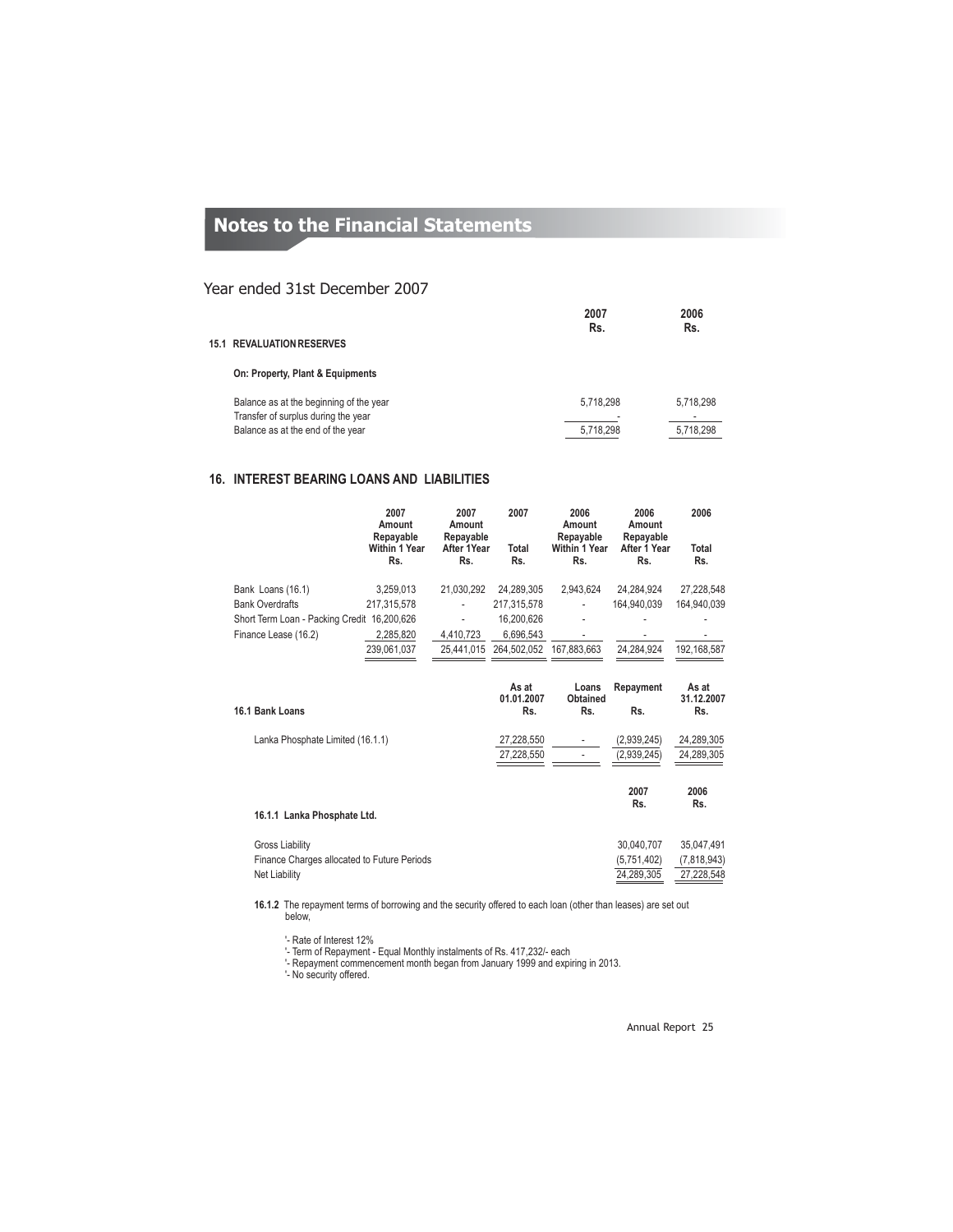## Year ended 31st December 2007

#### **16.2 Finance Leases**

|                                             | As at<br>01.01.2007<br>Rs. | Loans<br><b>Obtained</b><br>Rs. | Repayment<br>Rs. | As at<br>31.12.2007<br>Rs. |
|---------------------------------------------|----------------------------|---------------------------------|------------------|----------------------------|
| <b>Finance Lease - Motor Vehicle</b>        | ٠                          | 9.143.280                       | (190.485)        | 8.952.795                  |
| Gross Liability                             | ٠                          | 9.143.280                       | (190.485)        | 8.952.795                  |
| Finance Charges allocated to future periods |                            |                                 |                  | (2.256.252)                |
| Net liability                               |                            |                                 |                  | 6.696.543                  |

## **17. PROVISIONS AND OTHER LIABILITIES**

|      |                                                                                                                                                   | zuu r<br>Rs.                                         | zuuu<br>Rs.                                          |
|------|---------------------------------------------------------------------------------------------------------------------------------------------------|------------------------------------------------------|------------------------------------------------------|
|      | Retirement Benefit Obligations - Gratuity (17.1)                                                                                                  | 29.054.928                                           | 27,550,547                                           |
|      | Pneumoconiosis Compensation (17.2)                                                                                                                | 1,237,932                                            | 1,237,932                                            |
|      |                                                                                                                                                   | 30.292.860                                           | 28,788,479                                           |
| 17.1 | Balance as at the beginning of the Period<br>Charge for the Period<br>Payments made during the Period<br>Balance as at the end of the Period      | 27.550.547<br>3.897.784<br>(2,393,403)<br>29.054.928 | 25.868.767<br>3.067.210<br>(1,385,430)<br>27,550,547 |
|      | 17.2 Balance as at the beginning of the Period<br>Charge for the Period<br>Payments made during the Period<br>Balance as at the end of the Period | 1.237.932<br>1,237,932                               | 1,237,932<br>1.237.932                               |
|      |                                                                                                                                                   |                                                      |                                                      |

**17.3** During the current year no new employees had been identified by the medical board as having Pneumoconiosis. The Directors have therefore concluded that no further provision is required for the current period.

**17.4** Provision was made in accordance with the Worksmen Compensation (Amendment) Act No. 15 of 1990 for identified employees.

## **18. TRADEAND OTHER PAYABLES**

|                                                          | 2007<br>Rs. | 2006<br>Rs. |
|----------------------------------------------------------|-------------|-------------|
| Trade Payable - Others                                   | 2.595.952   | 2.964.335   |
| Other Creditors - Related Parties (Graphit Kropfmuhl AG) | 20,503,662  |             |
| <b>Sundry Creditors</b>                                  | 4.160.777   | 4.306.801   |
| <b>Accrued Expenses</b>                                  | 10,716,219  | 9.644.294   |
|                                                          | 37,976,610  | 16,915,430  |

Annual Report 26

**2007 2006**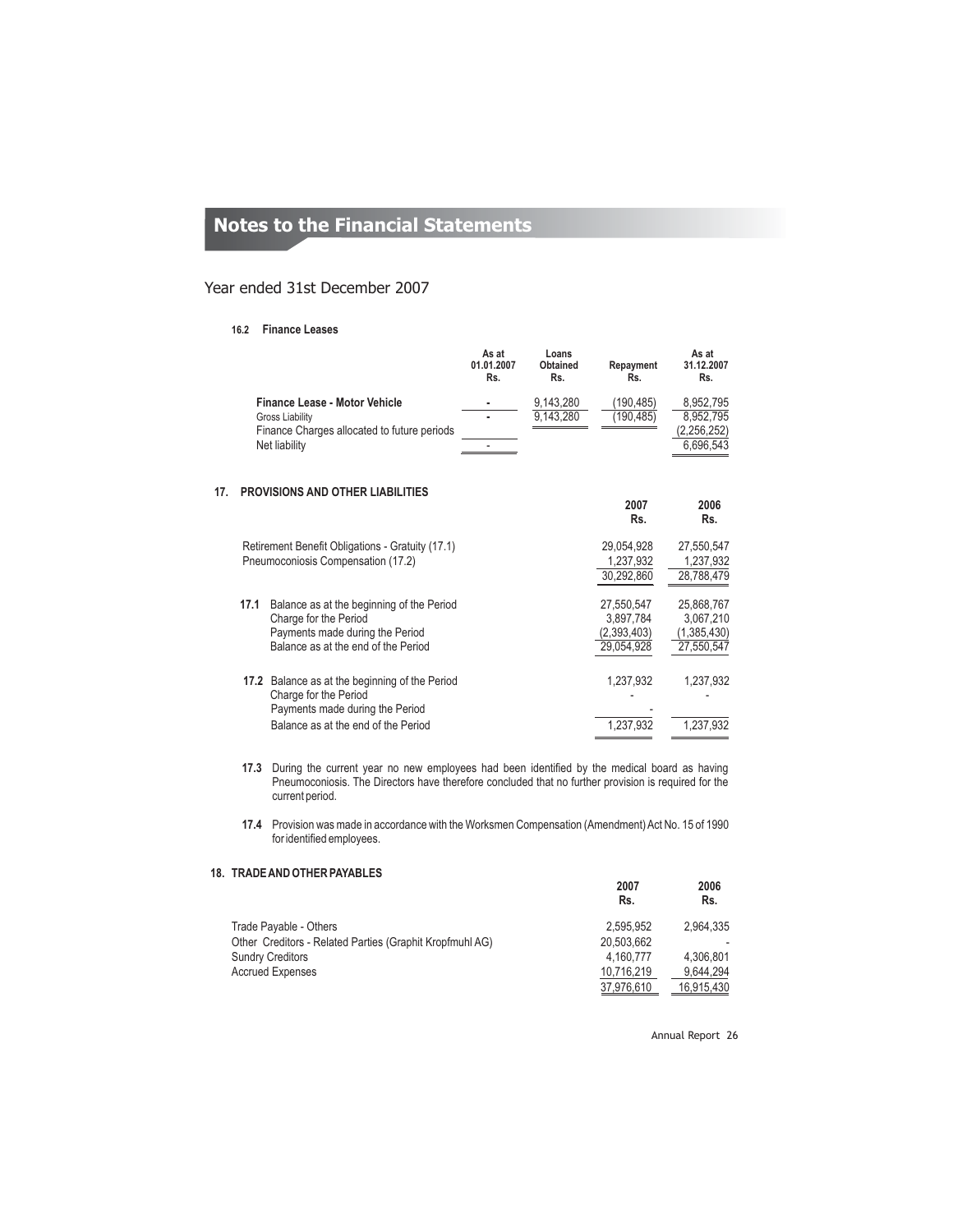## Year ended 31st December 2007

## **19. COMMITMENTS AND CONTINGENCIES**

#### **Capital Commitments 19.1**

The Company does not have significant capital commitments as at the balance sheet date.

#### **Contingent Liabilities 19.2**

There were no contingent liabilities as at 31st December 2007 other than the following.

|                                                       | 2007<br>Rs. | 2006<br>Rs. |
|-------------------------------------------------------|-------------|-------------|
| a) Credit Guarantee - Deutsche Bank                   | 16.254.000  | 887.346     |
| b) Bank Guarantee for Custom Purposes - Deutsche Bank | 6.742.498   | 2.991.277   |
| c) Bills Purchased - Deutsche Bank                    | ٠           | 1.162.188   |
| d) Bank Guarantee for Custom Purposes - Peoples Bank  | 8.751.171   | 6.224.830   |

## **20. ASSETS PLEDGED**

There are no assets pledged as at the Balance Sheet date.

## **21. RELATED PARTY DISCLOSURES**

Details of significant related party disclosures are as follows:

#### **21.1** Transaction with the parent and related entities

| Name of the<br>Company                                | Name of the<br><b>Directors</b> | Relationship             | Nature of<br><b>Transaction</b>         | 2007<br>Rs.               | 2006<br>Rs.              |
|-------------------------------------------------------|---------------------------------|--------------------------|-----------------------------------------|---------------------------|--------------------------|
| <b>Graphit Kropfmuhl AG</b><br>of Germany             | Mr. Martin Ebeling              | <b>Managing Director</b> | Sale of Graphite*<br>Purchase of Assets | 27.897.531<br>5.407.120   | 3.098.956<br>117.418     |
|                                                       |                                 |                          | Technical fee                           | 20.503.662                |                          |
| <b>Branwell Graphite Ltd.,</b><br>(Affiliate)         | Mr. C.L. Cooper                 | <b>Managing Director</b> | Sale of Graphite<br>Purchases           | 150.320.759<br>15.691.093 | 75.400.696<br>17.594.543 |
| Qingdao Kropfmuehl<br>Graphite Co.Ltd.<br>(Affiliate) | Mr. Martin Ebeling              | Director                 | Sale of Graphite<br>Purchases           | 90.535<br>3.469.621       | (1,916,211)              |

### **\* Terms and Conditions :**

Sales and purchase of goods and/or services to related parties were made at normal trading terms on arms length basis.

Technical Fees are made as explained in Note 5.1.

The balance receivable from / payable to related parties are disclosed in Notes 12.2 and 18 respectively.

Bogala Graphite Lanka Limited Annual Report 27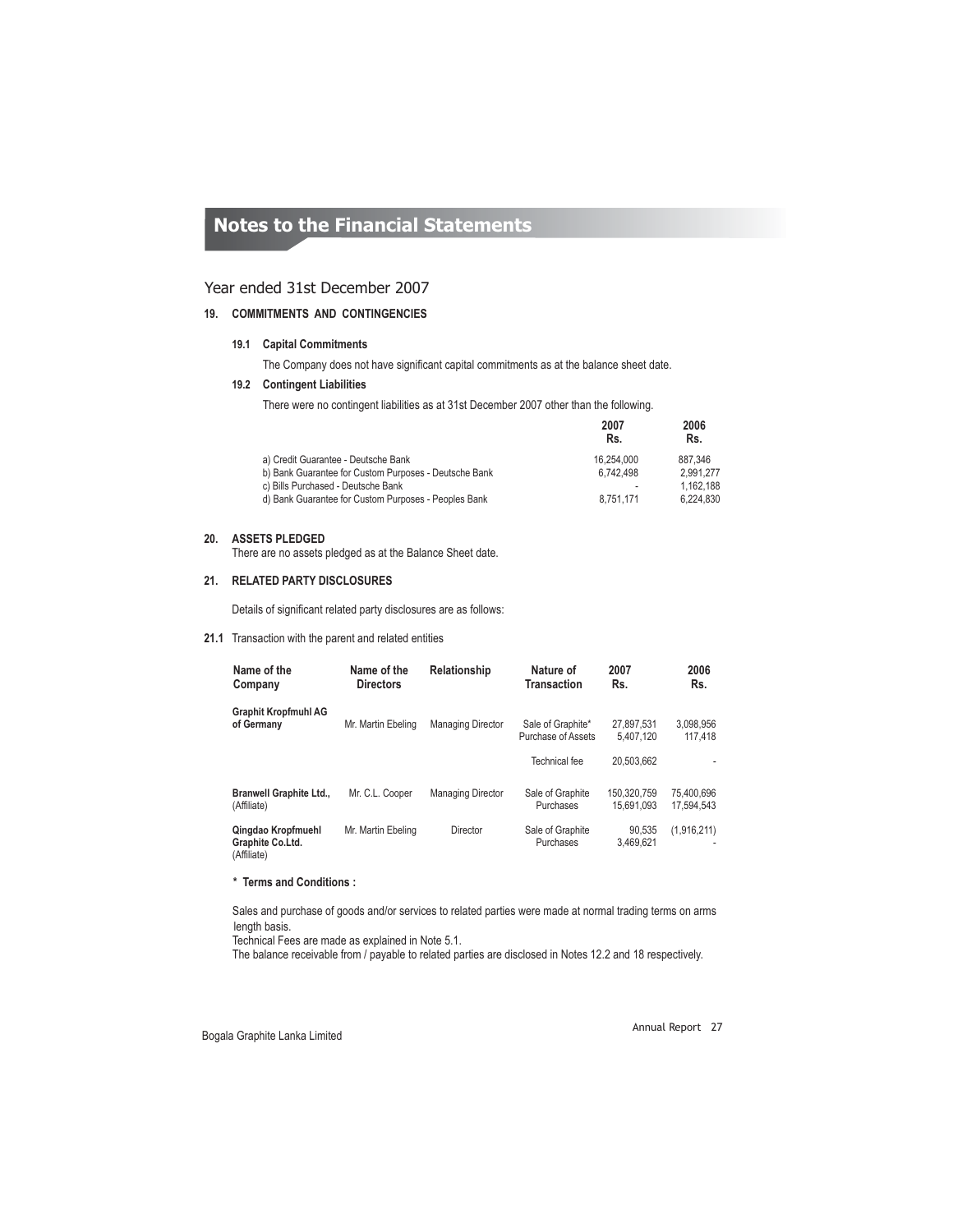## Year ended 31st December 2007

#### **21.2** Transactions with Key Management Personnel of the Company or parent

Key Management Personnel Compensation 1

|                              | <b>LUVI</b><br>Rs. | ZUUU<br>Rs. |
|------------------------------|--------------------|-------------|
| Short-term employee benefits | 2.216.048          | 2.044.518   |
| <b>Termination benefit</b>   | 468.900            | 391.200     |

**2007 2006**

 $1$  Key management personnel are the Board of Directors of the Company.

#### **21.3** Transactions with other related parties

Transactions with entities that are controlled, jointly controlled or significantly influenced by Key Management Personnel or their close members are as follows;

The Company procured services valued at Rs. 856,164/- (2006 - Rs. 695,857/-) and supplied services valued at Rs. 1,640,681/- (2006 - Rs. 1,861,153/-) to a related party Company; and the sum receivable to the Company as at 31 December 2007 amounts to Rs. 819,826/- (2006 - Rs. 1,165,296/-).

#### **22. EVENTS OCCURRING AFTER THE BALANCE SHEET DATE**

There have been no material events occurring after the Balance Sheet date that require adjustments or disclosure in these financial statements.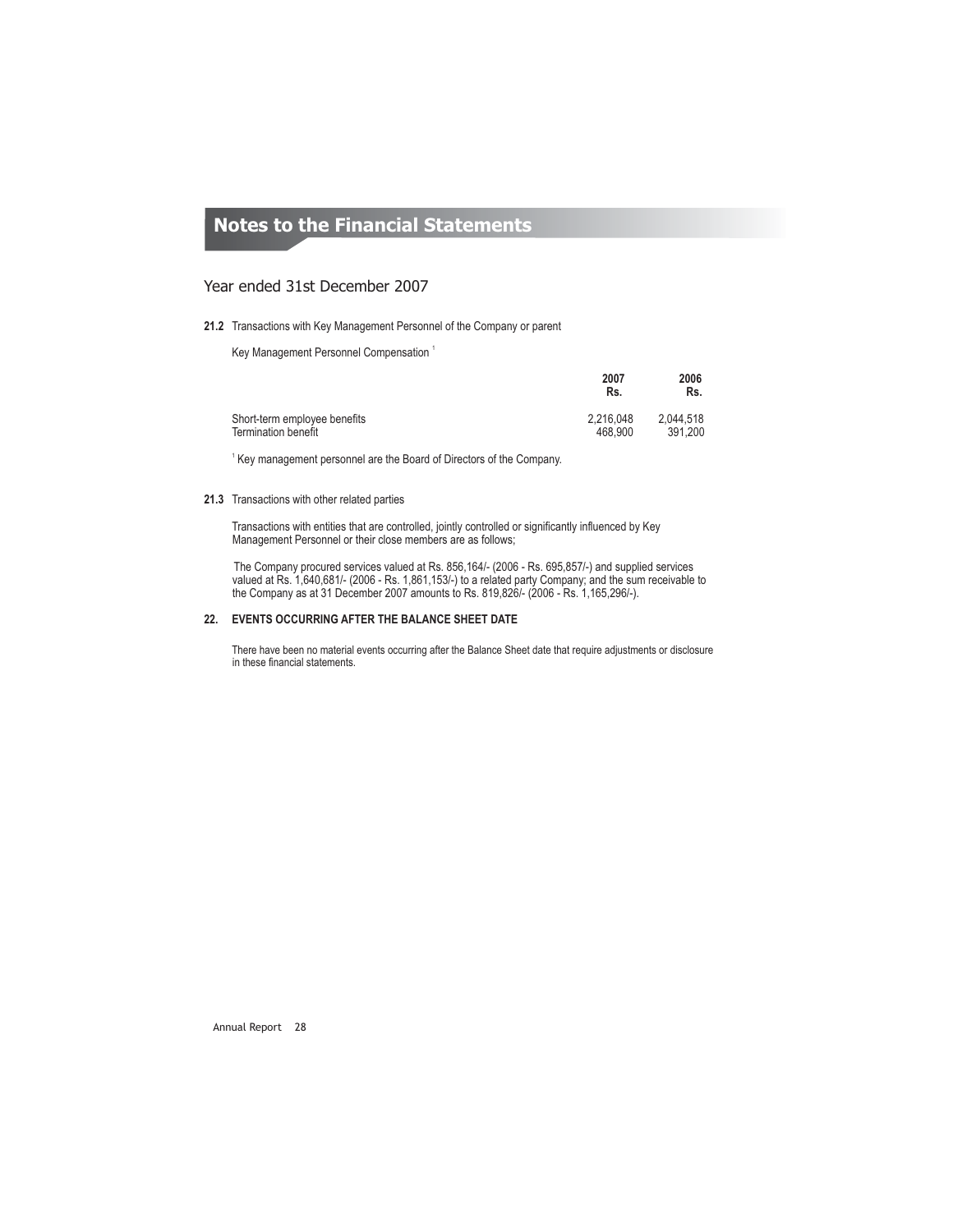## **Summary of Share Holders Summary of Share Holders**

| <b>Shareholding</b>                         | No. of Shareholders | Total No. of<br><b>Shares</b> | $\%$         |
|---------------------------------------------|---------------------|-------------------------------|--------------|
| 1<br>1000<br>$\blacksquare$                 | 10,370              | 2,337,694                     | 5.88         |
| 1001<br>5000<br>۳                           | 487                 | 1,237,040                     | 3.11         |
| 5001<br>10000<br>-                          | 41                  | 293,194                       | 0.74         |
| 10001<br>50000<br>$\overline{\phantom{0}}$  | 25                  | 452,900                       | 1.14         |
| 50001<br>100000<br>$\overline{\phantom{0}}$ | 1                   | 54,300                        | 0.14         |
| 100001<br>500000<br>$\overline{a}$          | $\overline{2}$      | 564,500                       | 1.42         |
| 500001<br>$-1000000$                        | $\mathbf{0}$        | $\Omega$                      | $\mathbf{0}$ |
| over 1000000                                | 1                   | 34,789,372                    | 87.57        |
| Total                                       | 10,927              | 39,729,000                    | 100.00       |

| Net Assets value per share as at 31.12.2006          |            | Rs. 3.15  |
|------------------------------------------------------|------------|-----------|
| Net Assets value per share as at 31.12.2005          |            | Rs. 2.58  |
|                                                      | Date       | Price     |
| Highest                                              | 19.02.2006 | Rs. 37.75 |
| Lowest                                               | 13.12.2006 | Rs. 20.00 |
| Market Value per share as at 31.12.2006<br>Rs. 22.75 |            |           |

Bogala Graphite Lanka Limited **Annual Report 29** Annual Report 29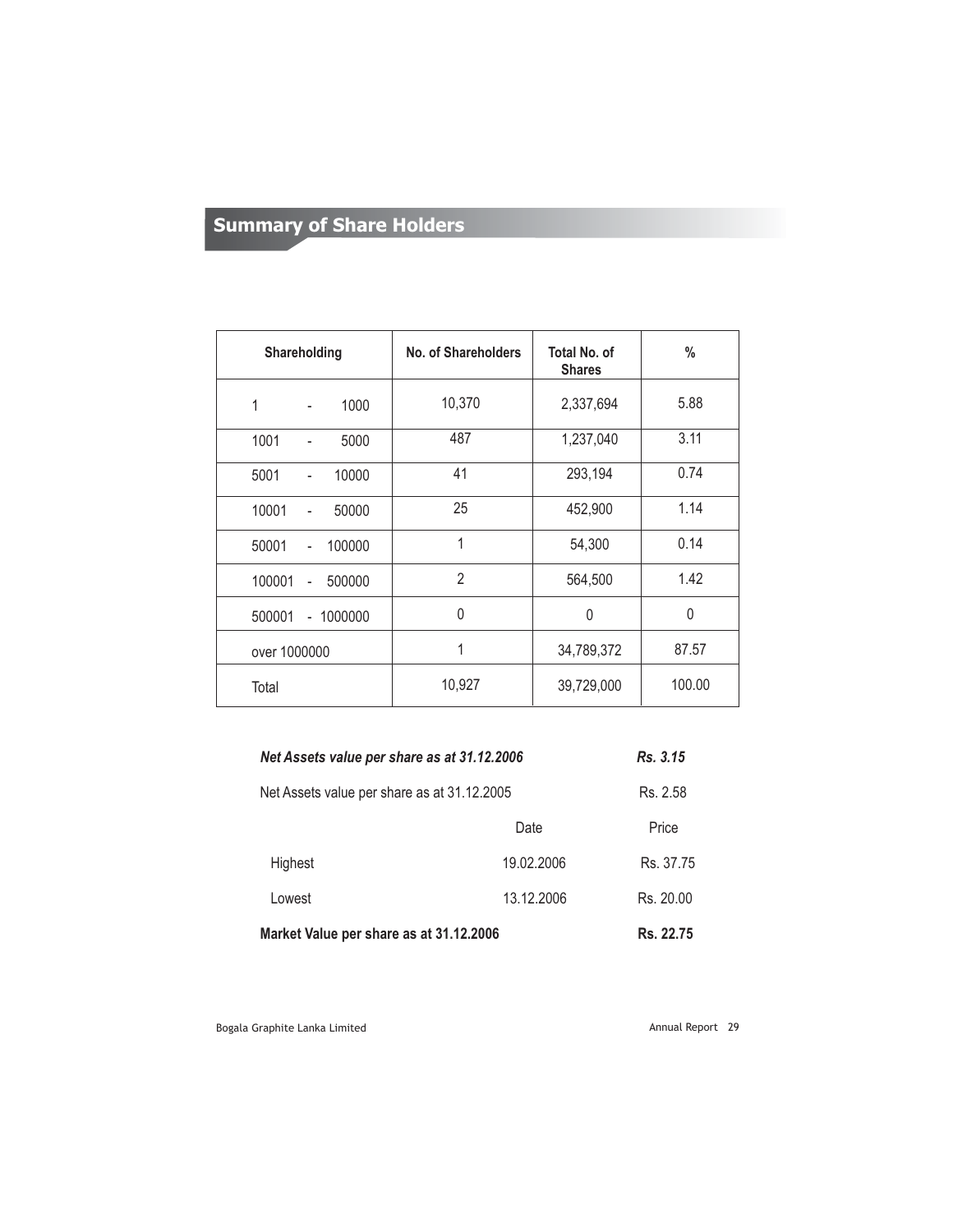## **BOGALA GRAPHITE LANKA LIMITED**

TOP 20 SHAREHOLDERS as at 31/12/2007

| <b>Name</b> |                                                                 | <b>Shares</b> | <b>Number of Percentage</b> |
|-------------|-----------------------------------------------------------------|---------------|-----------------------------|
| 1)          | Graphitwerk Kropfmuhl A.G                                       | 34,789,372    | 86.88                       |
| 2)          | Share Investments (Pvt) Ltd                                     | 310,000       | 0.78                        |
| 3)          | Secretary to the Treasury                                       | 254,500       | 0.64                        |
| 4)          | Alchemy Heavy Metals (Pvt) Ltd                                  | 54,300        | 0.19                        |
| 5)          | Univogue Garments Ltd.                                          | 49,500        | 0.12                        |
| 6)          | <b>H.A.PIERIS</b>                                               | 28,000        | 0.07                        |
| 7)          | Gnanatilake, M.A.U                                              | 26,000        | 0.07                        |
| 8)          | G. E. S. De Silva                                               | 25,200        | 0.06                        |
| 9)          | DPMC Financial Services (Pvt) Ltd                               | 23,000        | 0.06                        |
|             | 10) M. I. Samsudeen                                             | 21,800        | 0.05                        |
|             | 11) K. Sripanjan                                                | 20,000        | 0.05                        |
|             | 12) Sunil Piyawardana Holding (Pvt) Ltd.                        | 20,000        | 0.05                        |
|             | 13) M. Sritharan                                                | 19,400        | 0.05                        |
|             | 14) P. N. D. Coory                                              | 19,000        | 0.05                        |
|             | 15) R. E. Rambukwelle                                           | 18,100        | 0.05                        |
|             | 16) First Capital Markets Limited/<br>Mr. M. A. U. Gnanathilaka | 15,100        | 0.04                        |
|             | 17) S. S. Wagnarajah                                            | 14,700        | 0.04                        |
|             | 18) U. G. L. Wimalasiri                                         | 14,700        | 0.04                        |
|             | 19) G. D. A. N. A . Senevirathna                                | 14,100        | 0.04                        |
|             | 20) W.D. Rathnapala                                             | 13,800        | 0.03                        |

Annual Report 30

Bogala Graphite Lanka Limited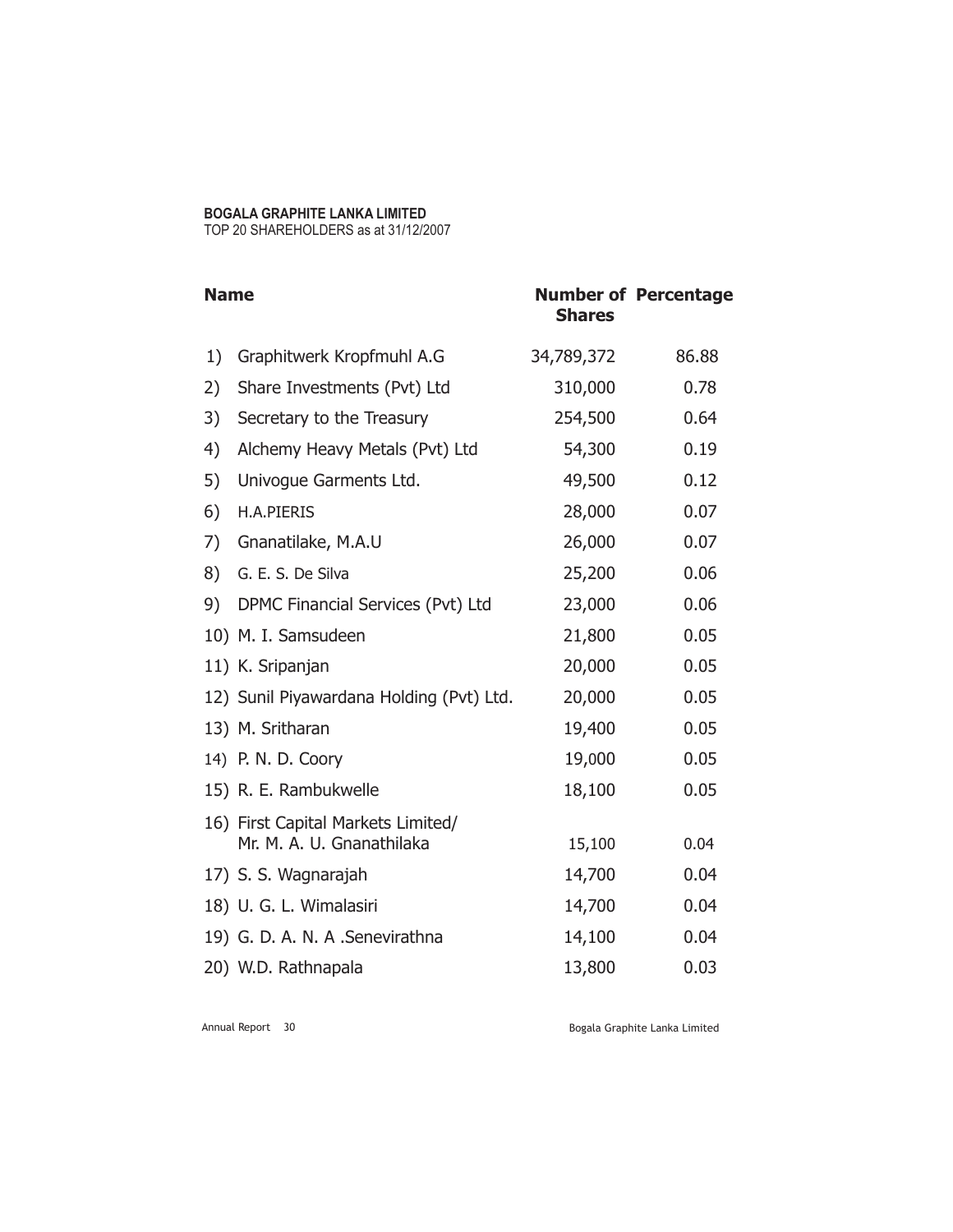## **Notice of Meeting**

## **NOTICE OF MEETING**

NOTICE IS HEREBY GIVEN THAT the Seventeenth Annual General Meeting of the Company will be held at 10.00 a.m. on Saturday the 29 $^{\text{\tiny th}}$  day of March 2008 at the Ceylon Chamber of Commerce Auditorium at No. 50, Navam Mawatha, Colombo 02 for the following purposes:

## **AGENDA**

- **1.** To receive and consider the Report of the Directors and the Statement of Accounts and Balance Sheet of the Company for the year ended 31<sup>st</sup> December 2007 together with the Auditors' Report thereon.
- **2.** To re-elect Mr.M.Ebeling who retires by rotation at the end of thisAnnual General Meeting in terms of Article 98 of the Articles of Association of the Company and being eligible has offered him self for re-election.
- **3.** To re-appoint Messrs. Ernst & Young, Chartered Accountants, as the Auditors of the Company until the nextAnnual General Meeting and to authorize the Directors to determine their remuneration.

**CORPORATE SERVICES LIMITED BOGALAGRAPHITE LANKAPLC** By Order of the Board **Secretaries** 

Colombo on this  $07<sup>th</sup>$  day of March 2008

## Note:

Any member entitled to attend and vote at this meeting is entitled to appoint a proxy to attend and vote in his/her stead and a form of proxy is sent herewith for this purpose. A proxy need not be a member of the Company. A proxy may not speak at the meeting unless specifically authorized to do so.

A completed form of proxy must be deposited at the Registered Office of the Company at No.216, De Saram Place, Colombo 10 not less than 48 hours before the time appointed for the holding of the meeting.

Bogala Graphite Lanka Limited **Annual Report** 31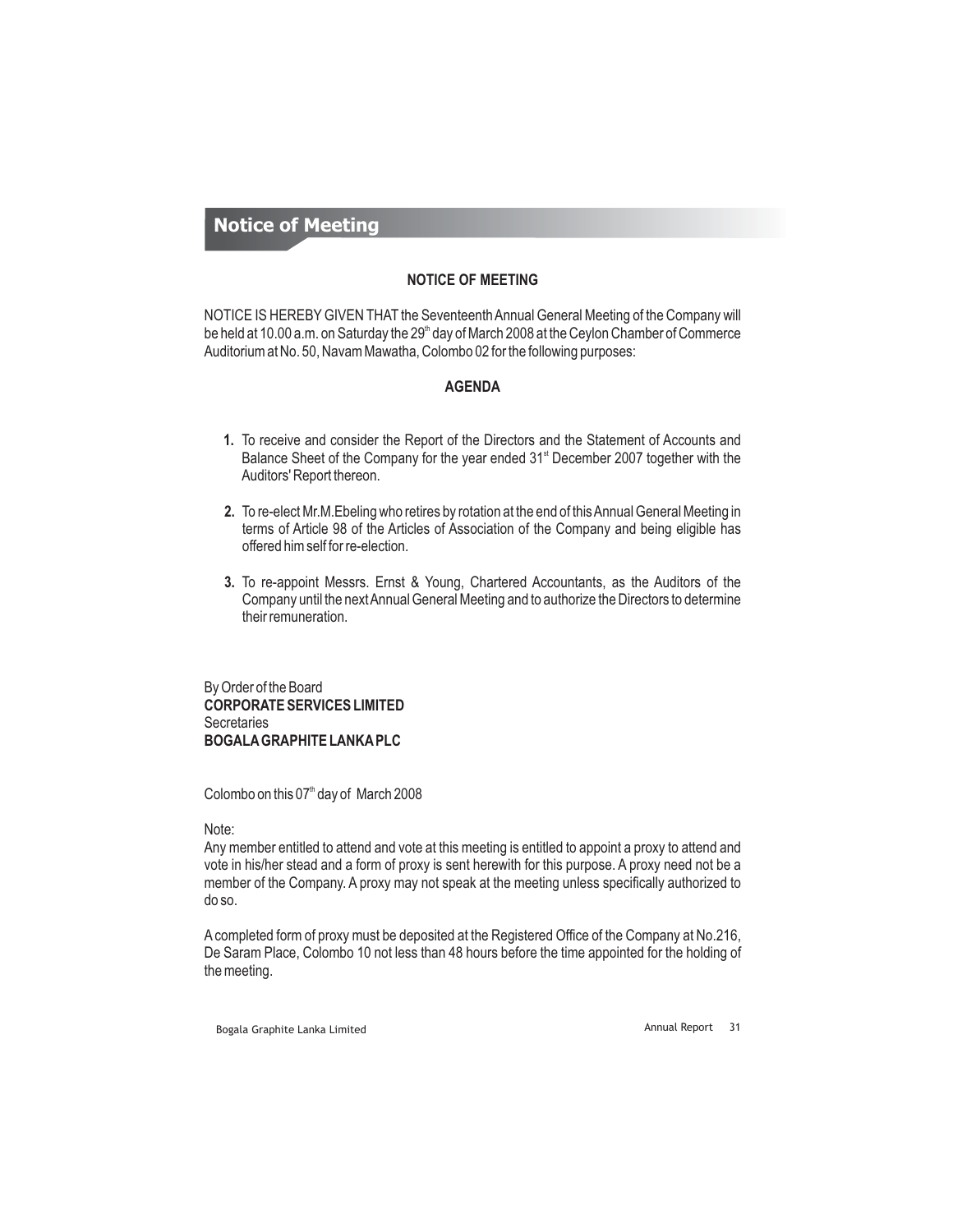

## **FINANCIAL HIGHLIGHTS (2001-2007)**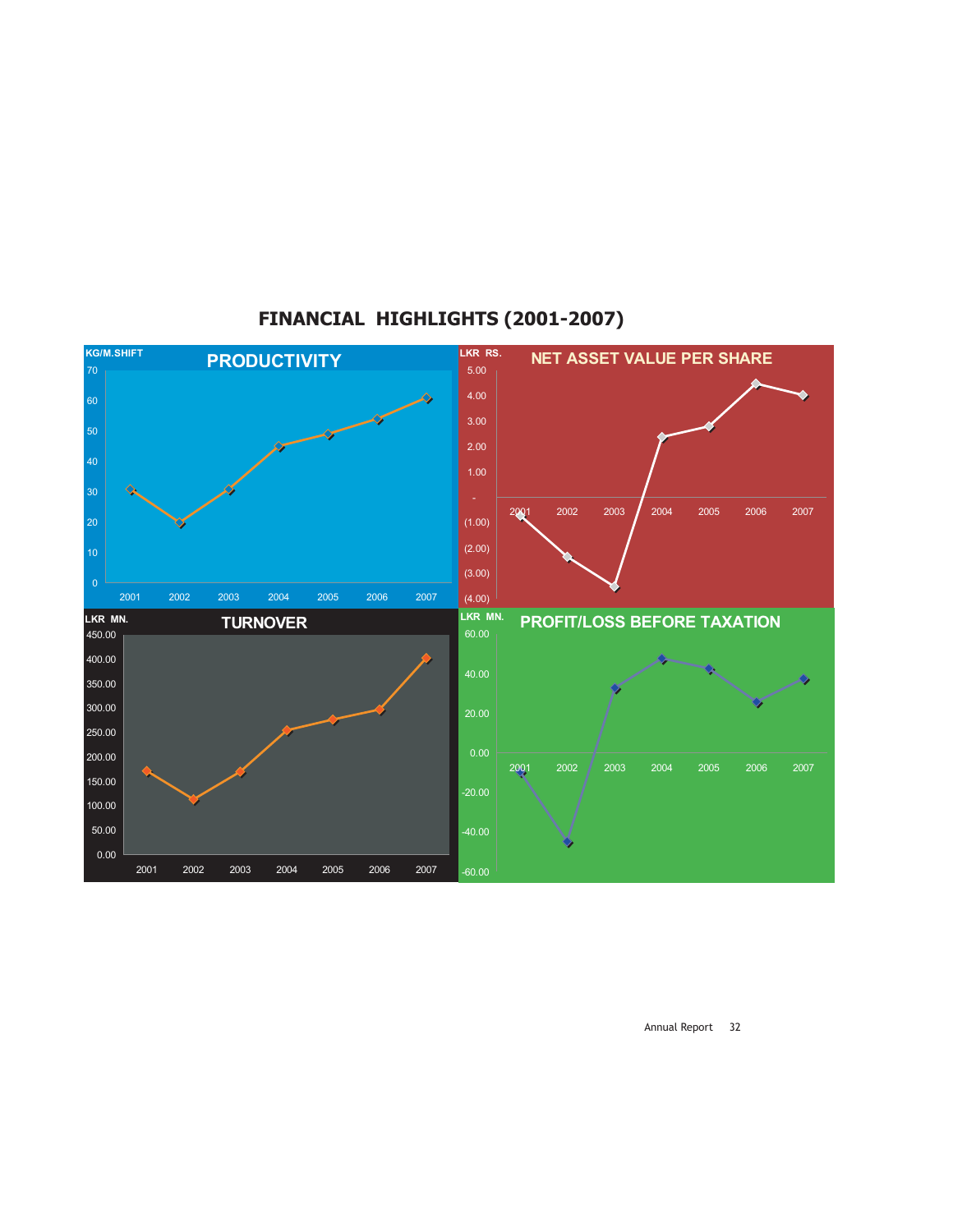## **Form of Proxy**

## I**FORM OF PROXY**

| Malalasekera or failing him Mr. M. Ebeling or failing him Mr. J. C. P. Jayasinghe or failing him Mr.                                                                                                      |
|-----------------------------------------------------------------------------------------------------------------------------------------------------------------------------------------------------------|
| C. Cooper or failing him Mr. N. A. De Mel or failing him Mr. A. P. Jayasinghe or failing him Mr. G. M.                                                                                                    |
| Popescu as my/our proxy to speak/vote for me/us and on my/our behalf at the 17 <sup>th</sup> Annual                                                                                                       |
| General Meeting of the Company to be held on the 29 <sup>th</sup> day of March 2008 at 10.00 a.m. and at<br>any adjournment thereof and at every poll which may be taken in connection with such meeting. |
|                                                                                                                                                                                                           |

As witness my/our hands this……………..day of ……………………Two Thousand and Eight.

………………………. **Signature** 

Note:

Delete what is inapplicable.

**\* Please bring your National Identity Card.**

## **INSTRUCTIONS AS TO COMPLETION**

- 1. The instrument appointing a proxy may be in writing under the hands of the appointor or of its attorney duly authorized in writing under the hands of the appointor or of its attorney duly authorized in writing or if such appointor is a corporation under its common seal or the hand of its attorney or duly authorized person.
- 2. The instrument appointing a proxy and the Power of Attorney or other authority, if any, under which it is signed or a notarially certified copy of the Power of Attorney or other authority will have to be deposited at the Registered Office of the Company not less than 48 hours before the time appointed for the holding of the meeting.

Bogala Graphite Lanka Limited **Annual Report 33** Annual Report 33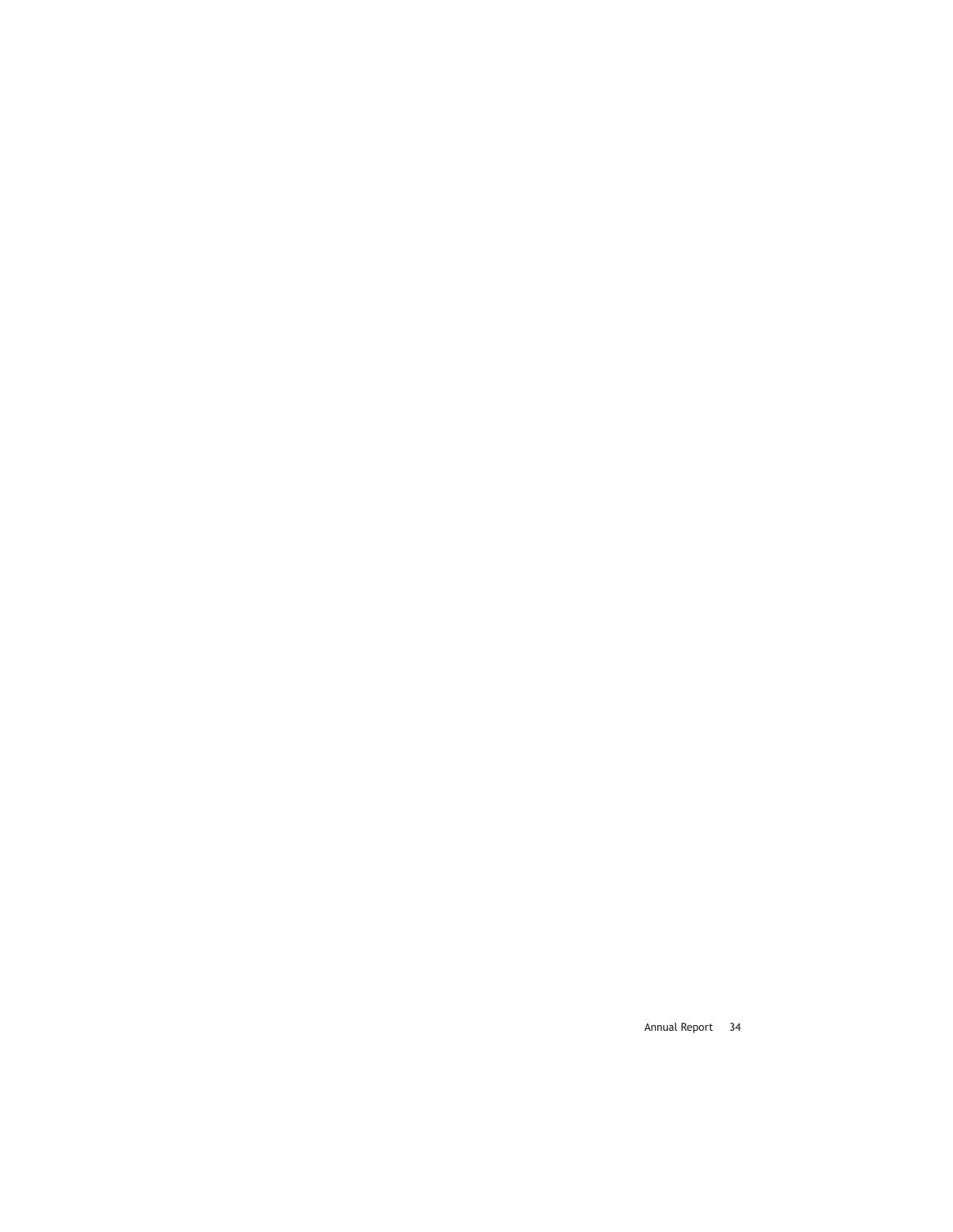## **Attendance Slip**

## Year ended 31st December 2007

I/We hereby record my/our presence at the Sixteenth Annual General Meeting of the Company at the Ceylon Chamber of Commerce Auditorium, No. 50, Nawam Mawatha, Colombo 02, at 10.00 a.m. on Saturday the 24<sup>th</sup> day of March 2007.

| 1.    | Full Name of Shareholder:<br>(in capital letters please) |                                                                                                                                                                                      |
|-------|----------------------------------------------------------|--------------------------------------------------------------------------------------------------------------------------------------------------------------------------------------|
| 2.    | Shareholder's NIC No.:                                   |                                                                                                                                                                                      |
| 3.    | Number shares held:                                      |                                                                                                                                                                                      |
| 4.    | Name of Proxy Holder:                                    |                                                                                                                                                                                      |
| 5.    | Proxy Holder's NIC No.:                                  |                                                                                                                                                                                      |
| 6.    | Signature of Attendee :                                  |                                                                                                                                                                                      |
| Note: |                                                          |                                                                                                                                                                                      |
| 1.    |                                                          | Shareholders/Proxy Holders are requested to bring the attendance slip with them when attending the<br>meeting and hand it over at the entrance to the meeting hall after signing it. |
| 2.    | following:                                               | Shareholders are also kindly requested to indicate any changes in their addresses by completing the                                                                                  |
|       |                                                          |                                                                                                                                                                                      |
|       | Certificate No.:                                         |                                                                                                                                                                                      |
|       | New Address:                                             |                                                                                                                                                                                      |
|       |                                                          |                                                                                                                                                                                      |
|       |                                                          |                                                                                                                                                                                      |

**\* Please bring your National Identity Card.**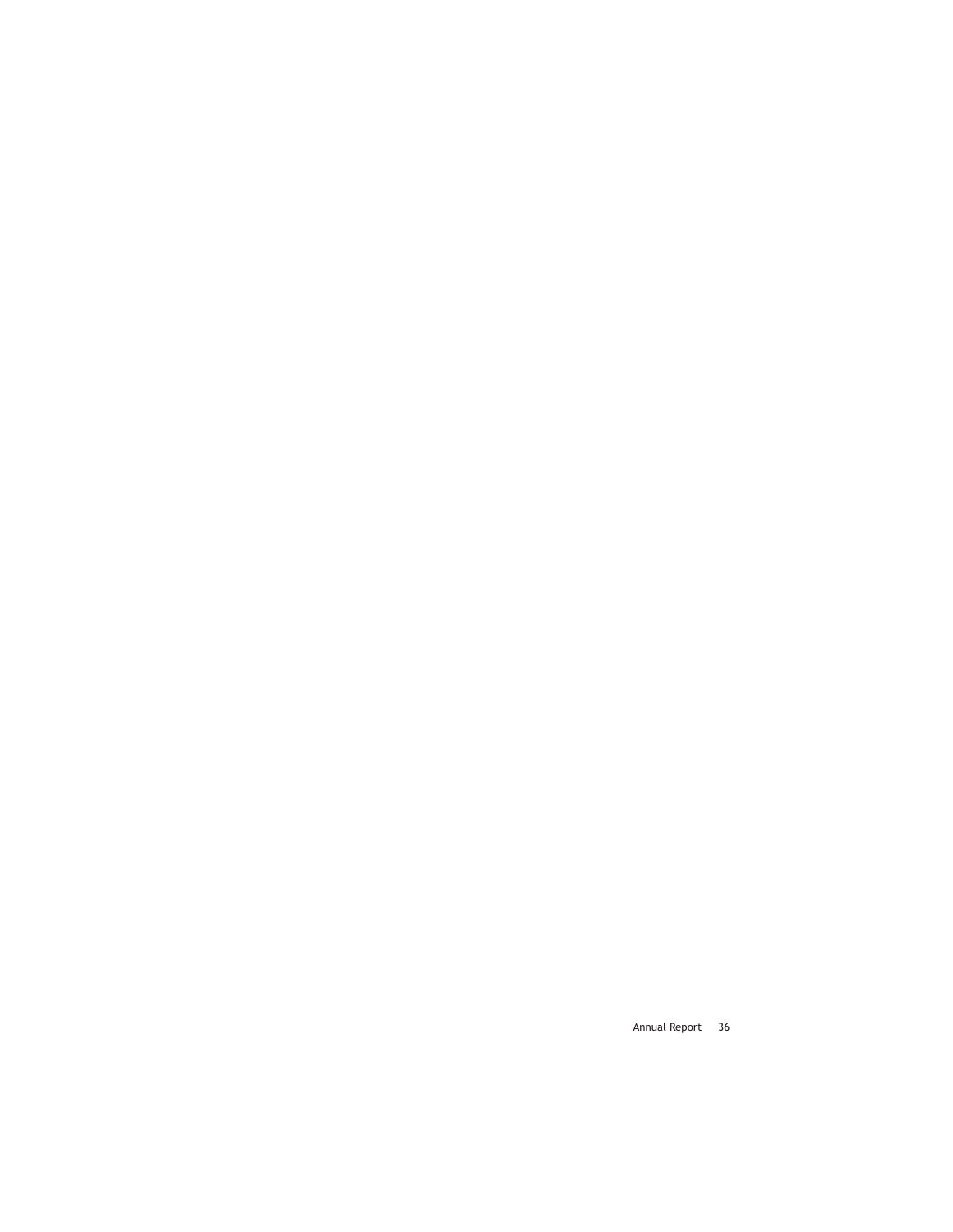## **Corporate Information**

#### **Directors**

V. P. Malalasekera (Chairman) J. C. P. Jayasinghe (Vice chairman)<br>
A. P. Jayasinghe (A. Chief Executive C. Cooper N. A. De Mel G. M. Popescu

(Vice Chairman) Chief Executive Officer

### **Secretaries &Registrars**

Corporate Services Ltd 216 De Saram Place Colombo 10 Tel; 4718200

**Auditors Ernst & Young 201 De Saram Place Colombo 10**

**Bankers**

Deutsche Bank Peoples Bank

### **Management**

General Manager (Mines) E. S. Dahanayake<br>Financial Controller examples of the C. N. S.De Silva Financial Controller (Operations) C. N. S.De Silva<br>
Asst General Manager (Operations) K. G. G. Kumburuhena Asst General Manager (Operations) K. G. G. Kumburuhenast General Manager (HR & ADM) K. A. Padamasiri Asst General Manager (HR & ADM) Under ground Manager **E. M. C. D. K. Ekanayake**<br>
Plant Engineering Manager **E. M. D. B. Ekanayake** Plant Engineering Manager<br>Marketing Manager Customer Relation Manager **A. W. A. Wijesur**<br>Supplies Manager **A. W. A. W. A. W. Ratnayake** Supplies Manager Deputy Under Ground Manager E. M. K. B.Ekanayake Processing Manager **L. W. A. Liyanage Accountant** Accountant Accountant Accountant Accountant Accountant Accountant Accountant Accountant Accountant Accountant Accountant Accountant Accountant Accountant Accountant Account Stores And Inventory Manager G. R. P. Gamalath

## **Business Address**

No 20 Tickell Road Colombo 8 Tel 2696145/2696146/2689292 Fax 2689291/2698708

Mrs S. Waranasuriye<br>A. W. A. Wijesuriye Ms J. L. Jayakody